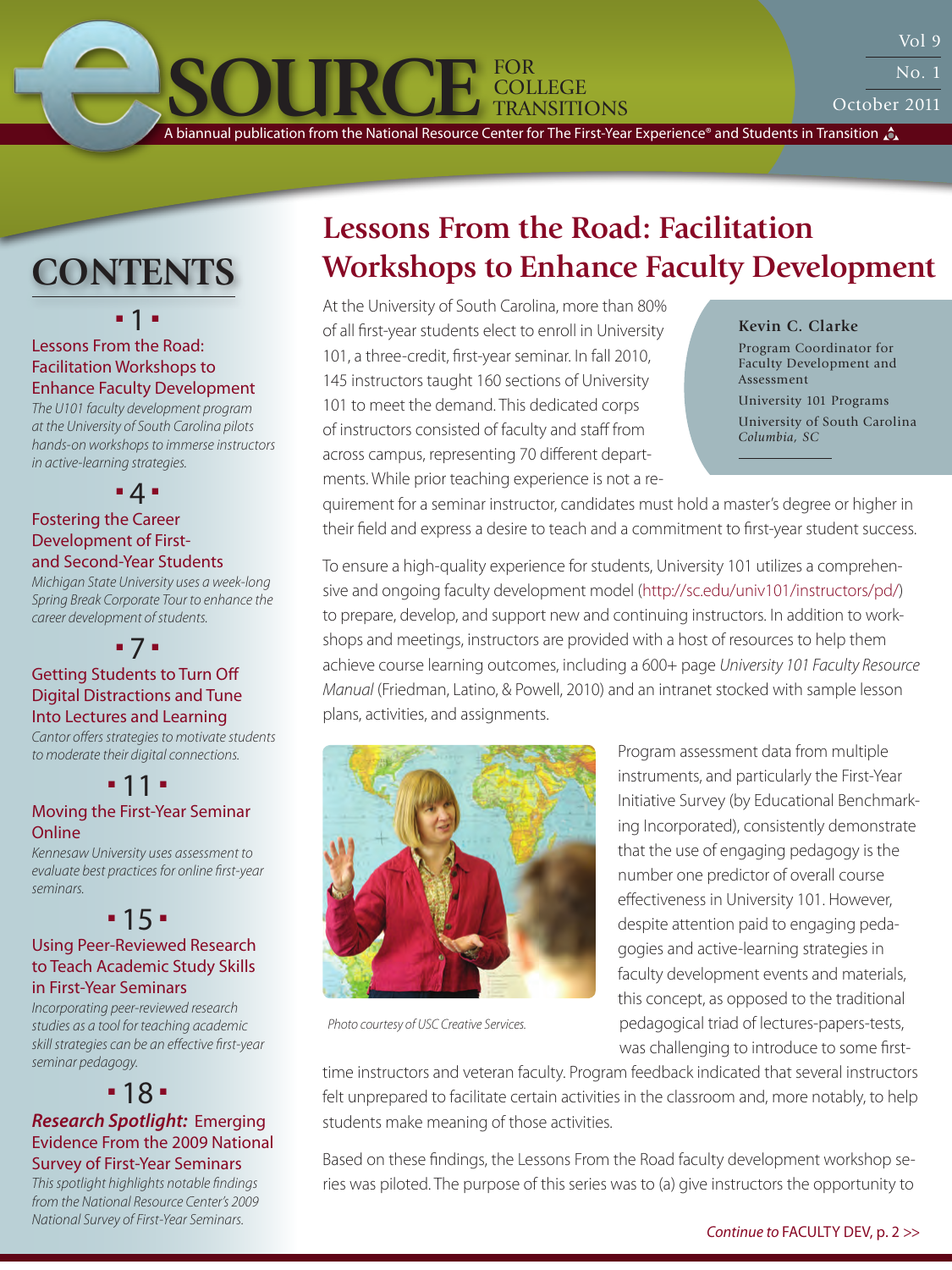<span id="page-1-0"></span>**SOURCE** 

## << *Continued from* [FACULTY DEV, p. 1](#page-0-0)

experience and participate in the effective facilitation and processing of tried-and-true lesson plans, (b) add a new activity to instructors' toolboxes, and (c) discuss effective facilitation techniques. The goal was for instructors to feel more confident using these lesson plans through experiencing them. Two workshops were offered in spring 2011; the first demonstrated a values clarification activity (30 Values), and the second demonstrated a diversity activity (Attaching a Story). During both sessions, a staff member from University 101 Programs walked participants through the activity as if they were students in a seminar. While facilitating the experience, the staff member commented on potential pitfalls or challenges and offered suggestions and commentary on the instructor's role in facilitating the learning experience. Upon completion of the activity, the staff member processed the activity, and the effective facilitation of it, with the participants. Participants were able to express concerns with the activity, discuss unique approaches to using it, and share best practices in achieving course learning outcomes.



*Photo courtesy of the National Resource Center.*

of 1-6 squares from their pile, requiring them to examine and narrow their lists down to the top three or single thing they value most. This can be a challenging activity for students as they struggle to prioritize their values and reflect on whether their actions and behaviors support their choices. Workshop participants are guided in facilitation techniques that help students avoid negative feelings (e.g., shame or guilt in choosing certain values over others) and make meaning of their newly prioritized lists to better align their actions with their values and institute changes where necessary.

In the Attaching a Story activity, students sit in a circle and are given a single descriptor identity label to wear that does not reflect who they are (e.g., Black, female, Muslim, basketball player, HIV+). Hidden behind the label is a more detailed description of that character. Students write down 3-5 characteristics of their new identity as well as the identities of two other group members. After sharing their descriptors with the person wearing that label and receiving feedback on their assumed identity, they process what they heard and how it made them feel. Finally, each student shares what they wrote about their new identity and reveals the hidden description of their character.

**"**Real examples and templates are key to improving instructor skills.**"**

## [Return to Front Page](#page-0-0)

## *Continue to* [FACULTY DEV, p. 3 >>](#page-2-0)

The 30 Values activity helps students identify and clarify what is of utmost importance in their lives. Students begin by writing on individual squares of paper their five most important family members, nonfamily members, places, things, experiences, and goals (i.e., 30 total). The facilitator then asks students to remove sets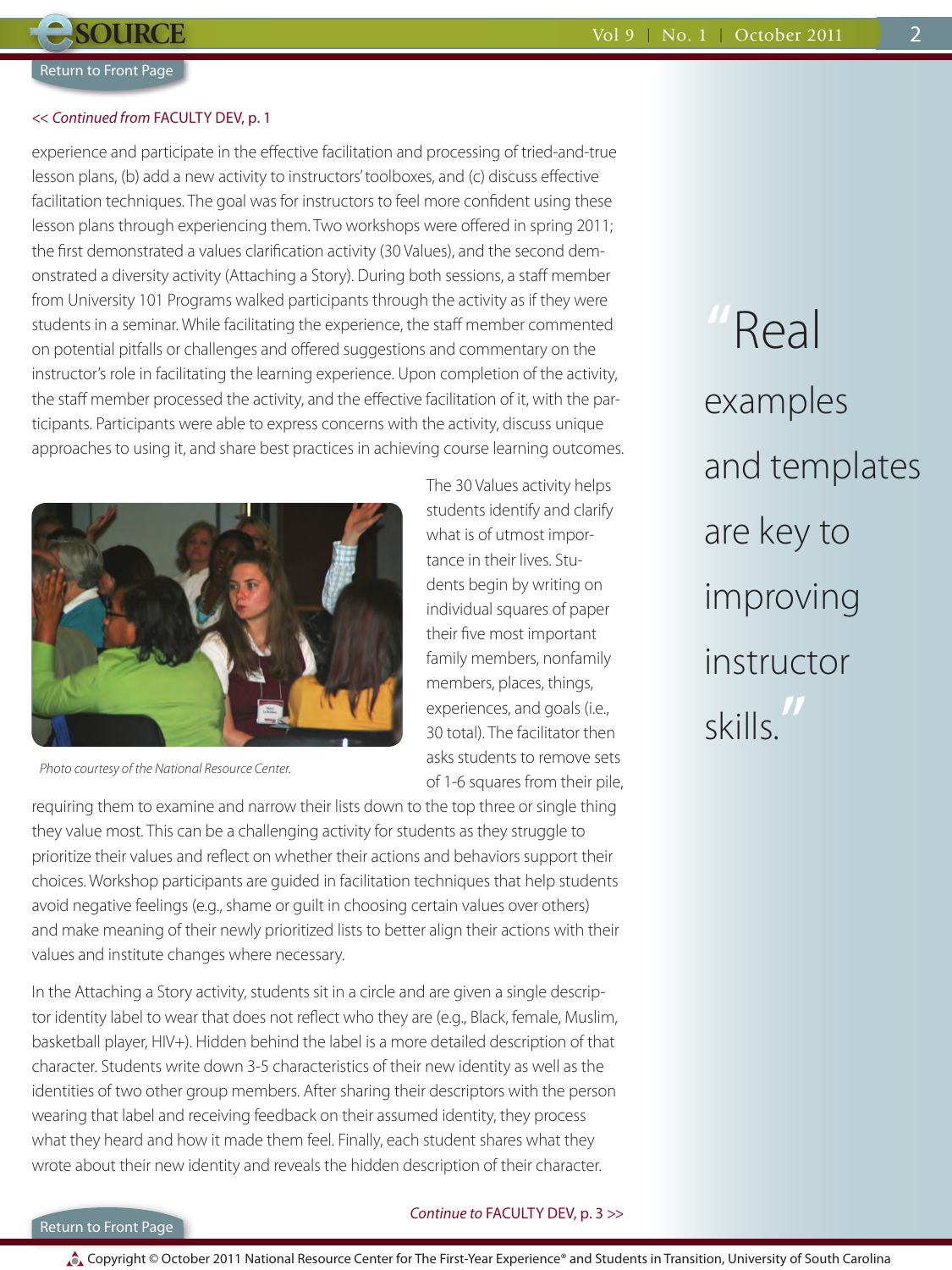<span id="page-2-0"></span>**SOURCE**

#### << *Continued from* [FACULTY DEV p. 2](#page-1-0)

This more detailed description can challenge students' assumptions of certain identities (e.g., basketball player could be a young girl) and expose instances of stereotyping. Workshop participants learn effective facilitation practices to redirect insensitive comments, deal with students' discomfort with certain labels, guide discussion on stereotypes and assumptions, and show students how diversity impacts their lives.

Following the workshops, a survey was administered to assess the value and impact of the series. The survey was sent to all 26 participants (2 attended both workshops) via Student Voice, an online survey development tool. The response rate was 65% (i.e., *n* = 8, 30 Values workshop; *n* = 11, Attaching a Story workshop). Overall, the results were very positive. All respondents reported that the workshops were valuable experiences, and that as a result of a workshop, they felt more comfortable facilitating the demonstrated lesson plan (i.e., a rating of either 4 or 5 on a 5-point Likert scale). In addition, 94.7% of respondents reported feeling more comfortable facilitating and processing conversations or activities in general ( $M = 4.58$ ). The ability to see an activity facilitated proved to be a powerful experience as evidenced by the following openended comments:

*I loved that it was actually something I could do in my class—I could walk away and do it immediately after if I wanted to.* 

*I really appreciate[d] the opportunity to see the lesson in real time because sometime[s] reading it in the Resource Binder just doesn't do it justice!*

*This [workshop] aided in my overall understanding of the purpose of this activity, thus, making it much easier to facilitate versus reading it and trying to understand the activity entirely.*

*I saw firsthand the impression that this activity had on those sitting around me. I can only hope that it will have that much of an impact on the students in my class.*

The evaluation demonstrated that this workshop series met a real need for the instructors by bringing course resources to life, giving them a better sense of how to use active-learning strategies in the classroom, and helping them understand how to assist students make meaning of those experiences. University 101 plans to continue offering Lessons From the Road workshops in fall 2011.

The simple demonstration of tried-and-true lesson plans is something a variety of programs on other campuses can introduce to enhance effectiveness. By identifying strong facilitators and valuable activities, workshops like Lessons From the Road can be beneficial for improving the skills of all instructors and, therefore, making positive impacts on an entire program and the students who participate in it. The demonstration of best practices is a valuable tool in teaching, most importantly because it responds to the multiple learning styles of faculty, staff, and students. By widely demonstrating effective practice, entire programs can benefit, especially when rooted in continuous assessment and development efforts.

## **Contact**

Kevin C. Clarke Kclarke@mailbox.sc.edu

## **References**

Friedman, D., Latino, J., & Powell, J. (Eds.) (2010). *University 101 faculty resource manual* [CD-ROM]. Columbia, SC: University of South Carolina, University 101 Programs. Available at http://www.sc.edu/ fye/publications/transitions/ u101002.html

3

## **Related Articles in** *E-Source*

- Cuseo, J. (2009). The first-year seminar: A vehicle for promoting the instructional development of college faculty. *7*[\(2\), 4.](http://u101tech.sa.sc.edu/NRC/esource/web/pdf/ES_7-2_Nov09.pdf)
- Person, P. (2006). The University of Cincinnati's FYE best practices series: A forum for generating communication and collaboration across the institution. *3*[\(5\), 5.](http://u101tech.sa.sc.edu/NRC/esource/web/pdf/ES_3-5_Apr06.pdf)
- Rogers, M. B., & Jones, E. A. (2005). Study identifies common goals in faculty training. [2\(4\), 2.](http://u101tech.sa.sc.edu/NRC/esource/web/pdf/ES_2-4_Feb05.pdf)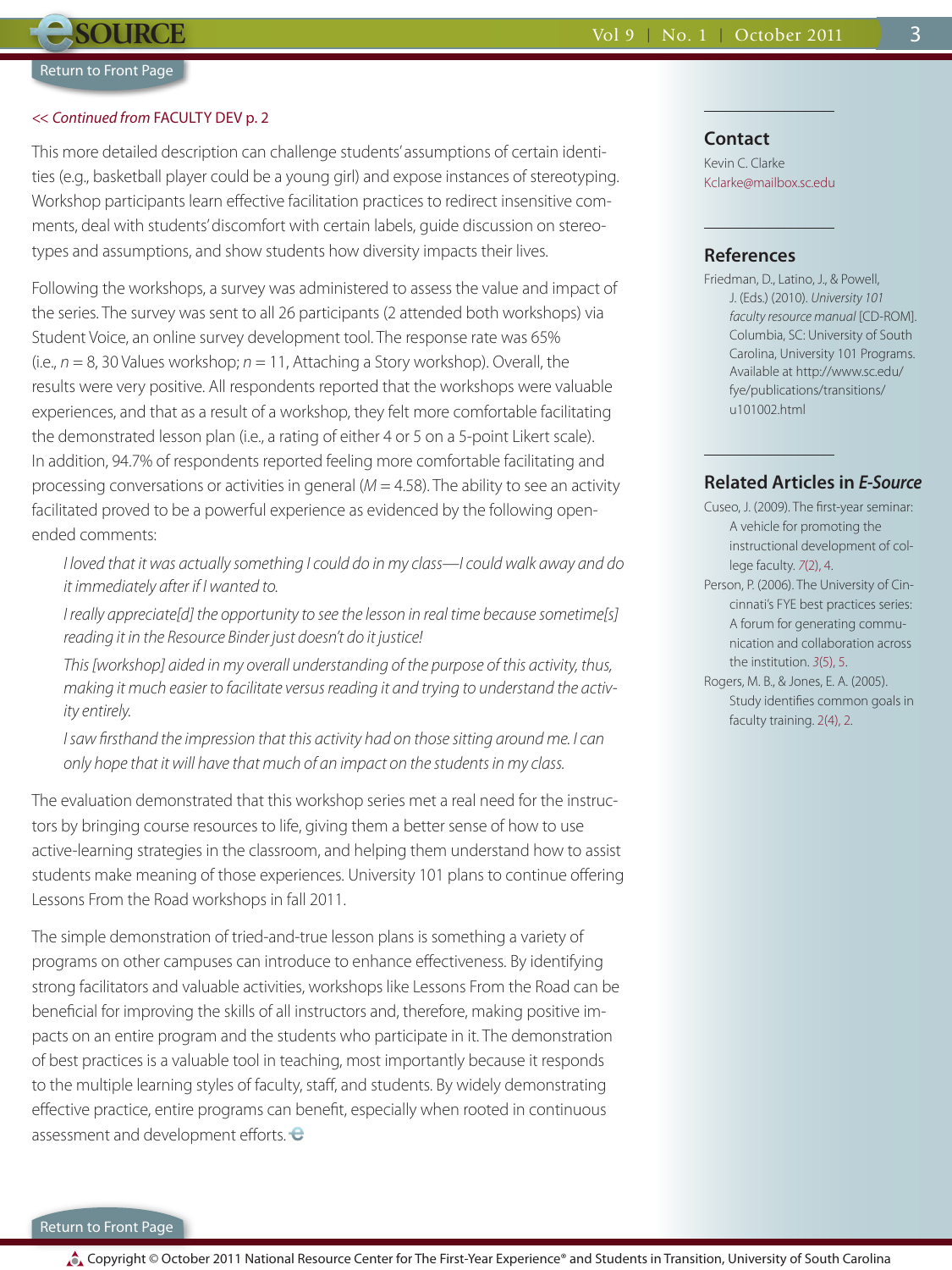## <span id="page-3-0"></span>**Fostering the Career Development of First- and Second-Year Students**

The Career Services Network (CSN) at Michigan State University (MSU) is dedicated to helping its students set the foundation for future professional success. This team works diligently to provide an ever-growing and diverse student population with practical opportunities to learn more about the professional world. The CSN is constantly challenged to think outside the box to implement unique ways to foster students' experiential learning early in their college careers. To step beyond the limitations of career fairs and information sessions and to physically expose students to corporate America, CSN created the Spring Break Corporate Tour (SBCT) in 2007.

SBCT is a cutting edge career development program that gives first- and second-year students a hands-on opportunity to explore different professions and deeply reflect about their future career paths. Students take part in a week-long excursion consisting of six corporate and manufacturing facility visits where they learn first-hand what full-time employees and interns do in each company. They practice their professional development skills by actively participating in panel discussions, leadership training, corporate presentations, roundtable discussions, networking meals, and manufacturing tours. Underclassmen are specifically targeted for SBCT since they tend to have less knowledge about career paths and fewer experiential opportunities.



*SBCT 2011 participants on a visit to the Alcoa manufacturing plant in Alcoa, TN. (Used with permission of the author.)*

the information they have gained and are challenged to use this knowledge when making decisions about future internships, job shadowing placements, or other career opportunities.

Grounded in Kolb's (1984) ) experiential learning theory, which states "knowledge results from the combination of grasping and transforming experience" (p. 41), students progress through the four-stage experiential learning cycle: experiencing, reflecting, thinking, and acting. The SBCT coordinators work closely with each company to plan a packed agenda (experiencing). The corporate hosts are encouraged to provide

### [Return to Front Page](#page-0-0)

## *Continue to* [FOSTERING, p. 5 >>](#page-4-0)

**Pepa C. Carlson** Career Program Manager

#### **Jennifer Jennings**

Field Career Consultant Michigan State University *East Lansing, MI*

During the week, students acquire information about different career paths and learning more about each company's structure, operations, and culture, while gaining lifelong professional development and networking skills. They also experience new environments and geographic locations. Participants are encouraged to collect and reflect upon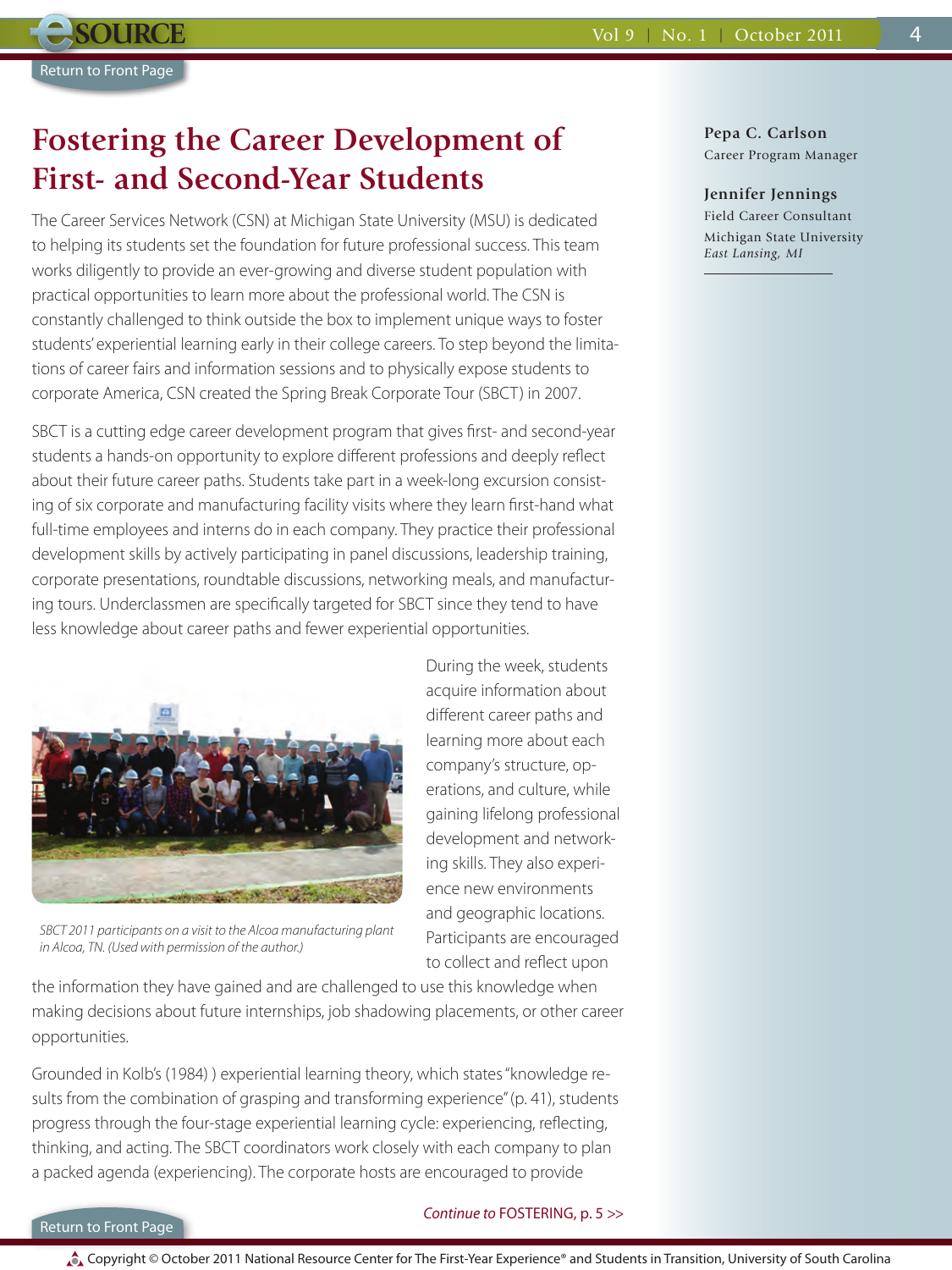<span id="page-4-0"></span>**SOURCE** 

### << *Continued from* [FOSTERING, p. 4](#page-3-0)

hands-on activities and interactive discussions. These activities promote more comprehensive learning and provide participants with a better understanding of each company. For example, one company stressed the importance of cross-functional collaborations in their organization by teaming business students and engineering students together to design, build, and promote a new product. This type of experience allowed the students to learn about the values of the company while involving them in a realistic project.

Before, during, and after the trip, career advisors facilitate group discussions regarding each visit (reflecting and thinking). Discussions allow students to reflect on what was learned and how they can continue to prepare for internships and full-time careers within each corporation. Debriefing sessions, which usually occur during the bus rides to and from locations, further allow students to see the growth they experienced in just one week and how to increase and best market their skills to attain professional opportunities in the future. It also helps them start thinking about whether or not they have chosen the right major for their ideal career path.



*A SBCT 2008 student participant practices his business handshake with a representative from Norfolk Southern at the company's headquarters in Norfolk, VA. (Used with permission of the author.)*

The thinking and acting stages of Kolb's Theory tend to occur more frequently after students return to campus. Student feedback reveals that after the trip they feel more confident when talking with employers, know more about the importance of company culture when making jobrelated decisions, and see the relationship between class work and what hap-

pens in the industry. Despite the fact that students give up their traditional spring break of fun in the sun for a week of intense professional development, the participants come back satisfied and ready to share their experiences with others.

First- and second-year students of all majors are encouraged to apply to the SBCT as long as they express a strong interest in learning about various companies. Students provide CSN their contact information, a résumé, a list of references, and a short essay on why they should be selected for the SBCT. An average of 25 candidates are chosen based on their professional goals and demonstrated leadership. Participation is limited by how many visitors each company can accommodate, cost per student to travel, as well as the coordinators' preference for keeping the groups more intimate. In addition, the SBCT team is committed to ensuring the participants reflect the diversity of the MSU campus.

**"**Despite the fact that students give up their traditional spring break of fun in the sun for a week of intense professional development, the participants come back satisfied...**"**

## [Return to Front Page](#page-0-0)

## *Continue to* [FOSTERING, p. 6 >>](#page-5-0)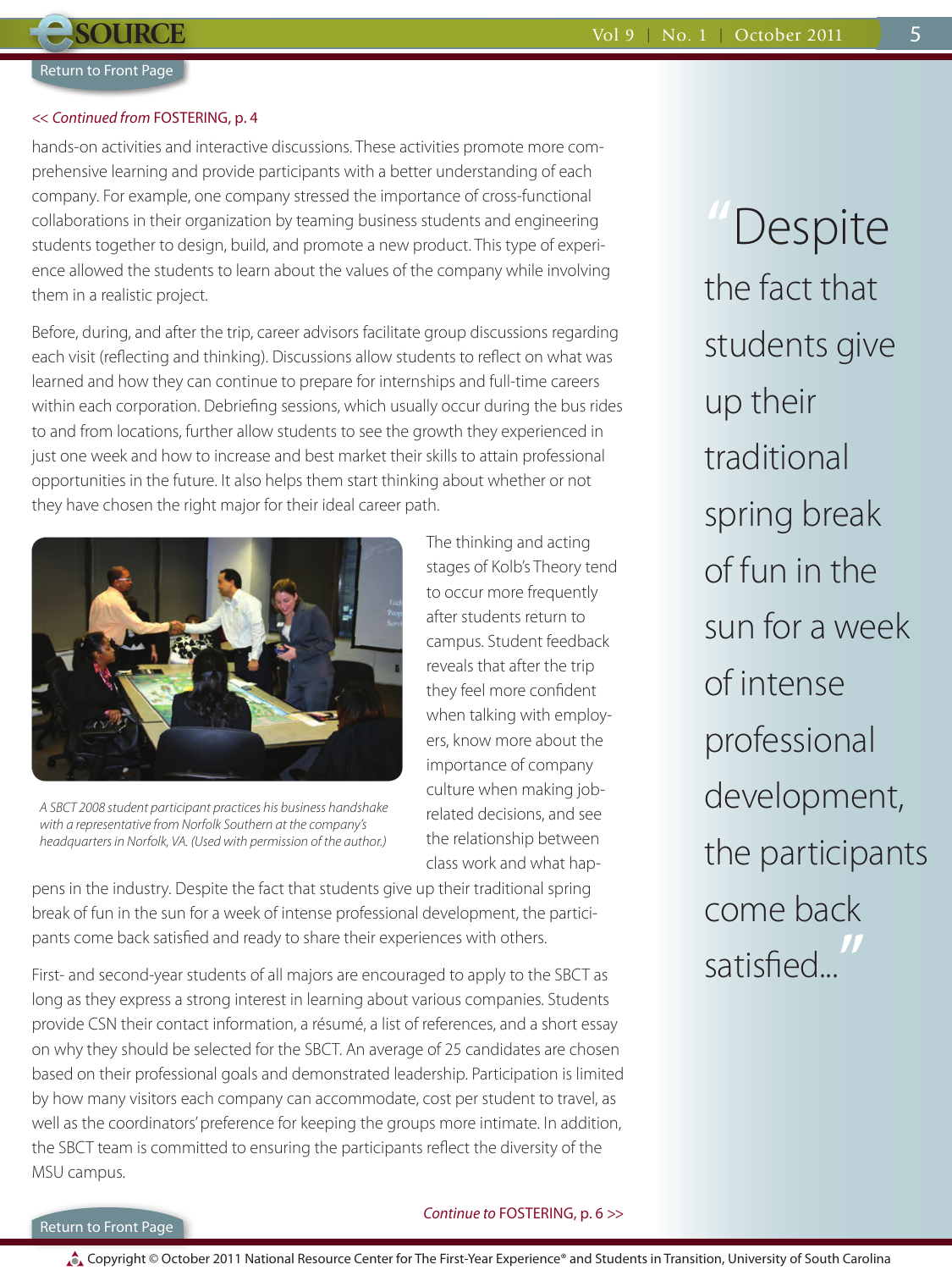<span id="page-5-0"></span>**SOURCE** 

#### << *Continued from* [FOSTERING, p. 5](#page-4-0)

Corporations are selected based on their interest in recruiting MSU students for internship and full-time positions, geographic location, and their ability and desire to host the group. Partnering companies are promoted heavily to students during the year through SBCT promotional materials and visibility at Michigan State's largest career event: Career Gallery. CSN also advertises the partnering companies' materials in a display case in the main student hallways all year round. SBCT ultimately encourages a stronger partnership between MSU and the participating companies, establishing the mutual benefits of company exposure and developing more experienced and professionally attractive students. This company exposure can influence the future career decisions of the impressionable student participants, strengthen existing business partnerships with MSU, increase Michigan State hires, and establish new corporate contacts for the Career Services Network.

At the conclusion of the week, both corporate hosts and student participants assess SBCT using a qualitative online survey; the results have been consistently positive. The hosts reported enjoying the opportunity to show off their company offices and manufacturing facilities. Several companies have even offered to sponsor the group more than once due to their perceived success of the visit. Additionally, many company participants have gone above and beyond expectations by providing monetary donations to help fund the trip and keep students' costs down.

The success of the program can also be shown by the accomplishments of SBCT students in the following years. Ongoing communication with past participants through advising appointments, SBCT reunions, and social media groups reveal that they have consistently secured internships and co-ops with participating employers and have taken on leadership positions in student organizations. The students often attribute these achievements to their increased networking skills gained from interacting with employers on the SBCT. All participants of the first SBCT in 2007 graduated and successfully gained employment. Some of these graduates even shared the SBCT concept with their current employers and are hoping to host the tour in the future.

Further success is demonstrated by the program's growth (i.e., beginning with 15 applications from one college in the first year to more than 50 applications across five MSU colleges by the fourth year) and SBCT's college, campuswide, and national recognition. In the fall of 2009, the creator of the SBCT was recognized by The Eli Broad College of Business with the Richard J. Lewis Quality of Excellence Award. The SBCT coordinators have also presented at several national conferences helping to spread awareness of this unique experiential education opportunity to other career center professionals and employers across the nation.

SBCT will continue in 2012 and into the future. Other Michigan State colleges have considered adopting the hands-on approach of exploring career paths and company cultures. The James Madison College, a residential college at MSU preparing students for careers in government, politics, social services, and public administration, has been

## **Contact**

Pepa Carlson carlson@bus.msu.edu

Jennifer Jennings jjenning@msu.edu

## **References**

Kolb, D. A. (1984). *Experiential learning: Experience as the source of learning and development.* Englewood Cliffs, NJ: Prentice-Hall.

6

## **Related Articles in** *E-Source*

Congos, D. H., & Priest, D. (2007). Incollege career planning curriculum [helps students build careers.](http://u101tech.sa.sc.edu/NRC/esource/web/pdf/ES_5-2_Nov07.pdf) *5*(2), 11.

Croskey, J., Goodman, G., & Karp, R. (2008). Pilot program uses cocurricular transcripts for sophomore career preparation. *6*[\(2\), 1.](http://u101tech.sa.sc.edu/NRC/esource/web/pdf/ES_6-2_Nov08.pdf)

Gore, P. A. Jr., & Carter, L. P. (2011). Using critical ingredients when designing career interventions. *8*[\(2\), 1.](http://u101tech.sa.sc.edu/NRC/esource/web/pdf/ES_08_02_Mar11.pdf)

Maietta, H. (2010). Job club helps seniors transition to the world-ofwork. *7*[\(3\), 1.](http://u101tech.sa.sc.edu/NRC/esource/web/pdf/ES_7-3_Jan10.pdf)

Maietta, H., & Sherman, D. C. (2011). A four-year professional development model prepares students for successful careers. *8*[\(2\), 4.](http://u101tech.sa.sc.edu/NRC/esource/web/pdf/ES_08_02_Mar11.pdf)

## [Return to Front Page](#page-0-0)

### *Continue to* [FOSTERING, p. 14 >>](#page-13-0)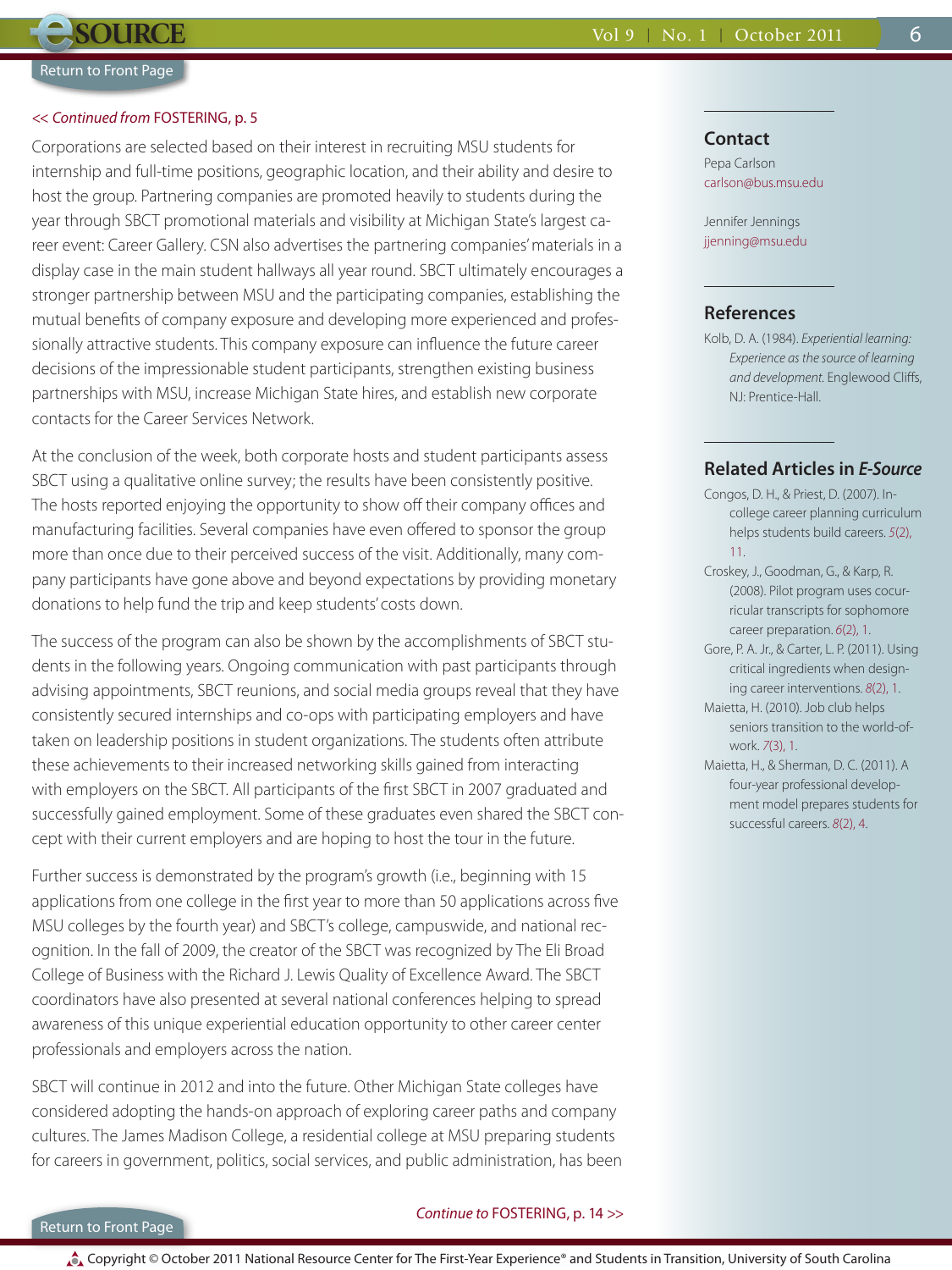## <span id="page-6-0"></span>**Getting Students to Turn Off Digital Distractions and Tune Into Lectures and Learning**

One of the many challenges that can hinder academic success for college students is the barrage of information and entertainment that emanates from their laptops, cell phones, iPods, and other digital devices. Many professors decry the fact that students are surfing the web and playing games during lectures rather than paying attention. Some have even tried to ban computers in class, but such restrictions are difficult to enforce. Moreover, the distractions are equally problematic outside the classroom as students attempt to study and complete class assignments. Rather than forbidding or mandating behavior, it can be more effective to motivate students to change, especially when they believe it is to their advantage. Students can be persuaded to moderate their digital connections if they are exposed to research findings on multitasking and information overload in a way that they perceive as empowering rather than judgmental. This article describes the essential elements of a program at the University of Wisconsin-Madison (UW) that was designed to achieve this goal.

## **The Thriving on Campus and in Cyberspace Program**

The Thriving on Campus and in Cyberspace: Staying Connected While Succeeding in School program (Cantor, 2010) is an interactive lecture and was offered to firstyear students during the 2010-2011 academic year. The UW Center for the First-Year Experience arranged for two presentations: (a) one in a first-year residence hall as part of Wisconsin Welcome activities (voluntary attendance, *n* = 18) and (b) one in a one-credit adjustment-to-college class ( $n = 16$ ). Because of interest expressed by various faculty members, the program was also presented in venues that included upper-class as well as first-year students, specifically two communication arts classes  $(n = 93$  and  $n = 58$ ) and a human ecology class  $(n = 58)$ . In addition, communication arts students in four courses were invited to an optional lecture for which they could receive extra credit ( $n = 67$ ). The key components of the program are described below.

## Empathy Rather Than Judgment

The contributions and benefits of digital devices are first addressed as well as the fact that students have many more distractions at their fingertips and in their pockets compared to 10 years ago. Because of these devices, students have constant access to limitless information, endless entertainment, and 24/7 communication with friends. However, these same devices can present challenging diversions to completing necessary work and lead to multitasking and information overload, two processes which can interfere with both productivity and creativity (Cantor, 2009).

### **Joanne Cantor**

Professor Emerita and Outreach Director Center for Communication Research

University of Wisconsin-Madison *Madison, Wisconsin*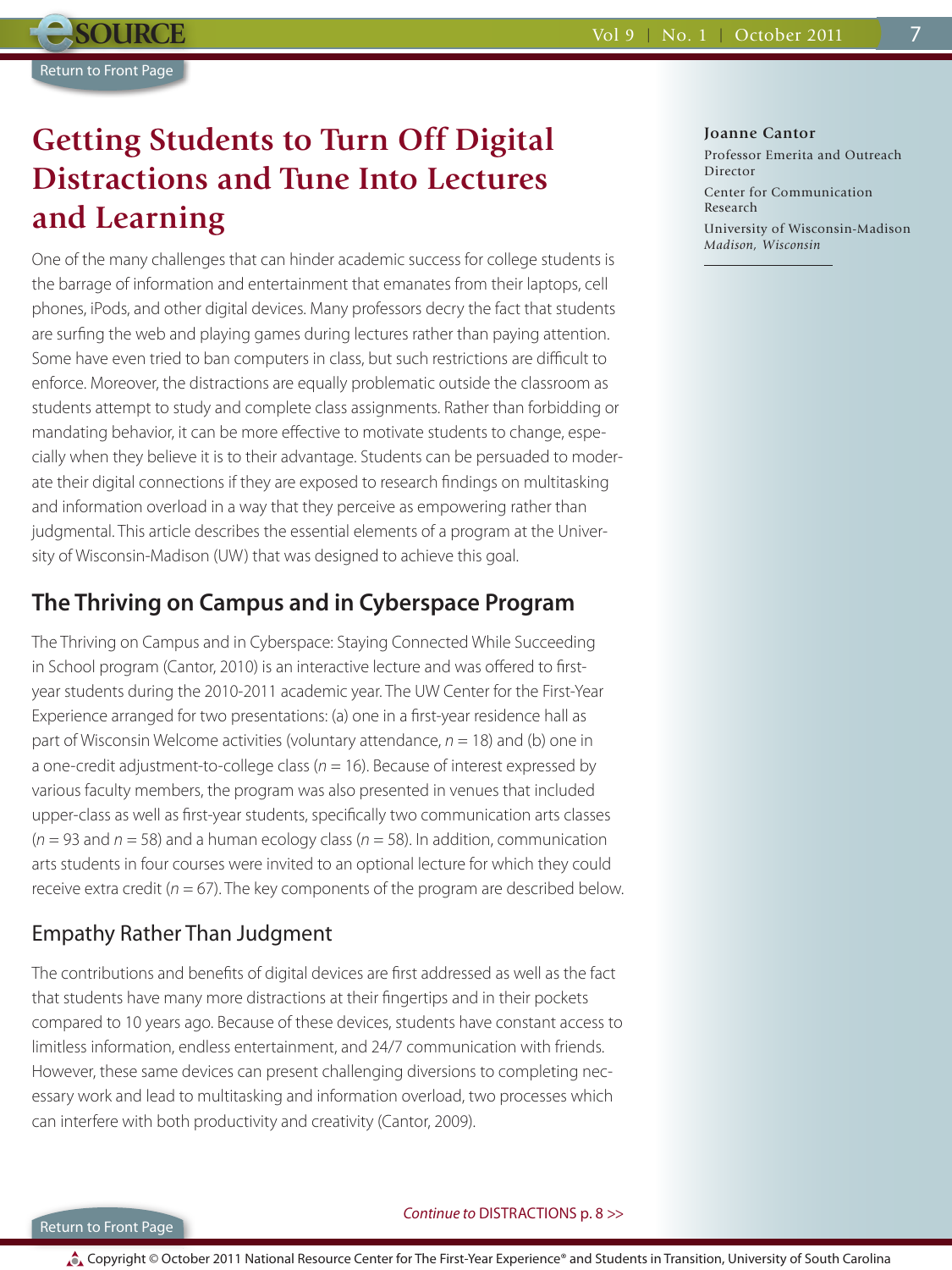8

## <span id="page-7-0"></span><< *Continued from* [DISTRACTIONS, p. 7](#page-6-0)

## Active Learning on Multitasking and Information Overload

Students engage in a series of simple exercises to demonstrate that multitasking and information overload reduces the brain's workable IQ, thereby "dimming their bulb." An adaptation of the Stroop Test (Stroop, 1935; Figure 1) is used to show how difficult it is for the brain to multitask. As students yell out the color of letters flashed on a screen (rather than read the word), they directly experience the struggle the brain encounters when switching back and forth between modes, something that happens during multitasking. A written activity adapted from Crenshaw (2008) has students write two short sentences, one immediately after the other (single-tasking); the exercise is repeated in a multi-tasking mode by alternating writing each word of the two sentences (e.g., first word, first sentence; first word, second sentence; second word, first sentence; second word, second sentence; and so forth). The activity demonstrates that it takes longer to do two tasks at once than to do them one after the other, and that trying to do them simultaneously produces more errors and increases stress. In a brain exercise to experience information overload, students trying to perform threedigit subtraction problems in their heads and observe how they intuitively shield their eyes from receiving distracting visual input. Research studies are cited to reinforce these active-learning exercises, including Foerde, Knowlton, and Poldrack (2006); Iyengar and Lepper (2000); and Ophir, Nass, and Wagner (2009).

Students are advised to limit multitasking when starting a new learning activity or when learning, memory, quality, and efficiency in the task are important. For example, rather than responding to every message as it comes in, they are encouraged to save interruptions for logical breaks during work and to turn off alerts, for even brief periods, to make this easier.



*Figure 1. In the Stroop Test, students must call out the color of the letters rather than what each word says.*

**"**The activity demonstrates that it takes longer to do two tasks at once than to do them one after the other, and that trying to do them simultaneously produces more errors and increases stress. **"**

## [Return to Front Page](#page-0-0)

## *Continue to* [DISTRACTIONS, p. 9 >>](#page-8-0)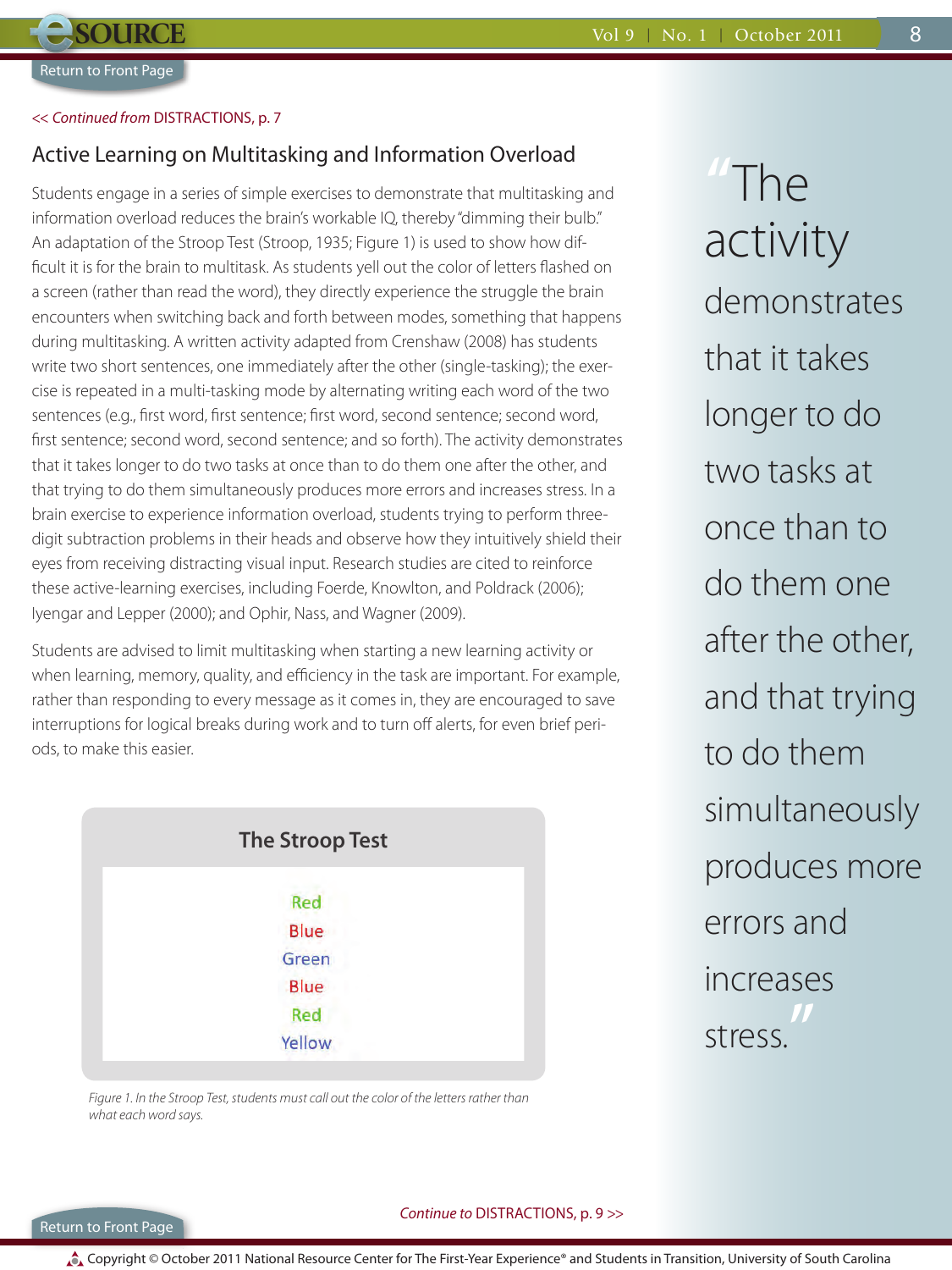## <span id="page-8-0"></span><< *Continued from* [DISTRACTIONS, p. 8](#page-7-0)

## Colorful Visual Images and Metaphors

In demonstrating how information overload blocks creativity, familiar, colorful objects are used to represent what goes on in the brain. For example, a completely full jar of jelly beans segregated by color (Figure 2) represents how difficult it is to make creative connections (i.e., mixing the colors) when too much information is crowded into a small space. Shaking the jar does not allow the colors to mix. However, when those jelly beans are poured into a larger container, the colors can easily mix together (representing creative solutions; Figure 3). Moving from the smaller to the larger container is a metaphor for getting away from tight focus on a problem and allowing the ideas to marinate and consolidate at a subconscious level. It also illustrates the importance of taking breaks when experiencing information overload and coming back with a fresh perspective.



*Figure 2. Metaphor for the overloaded brain that has difficulty making creative connections.*



*Figure 3. The larger container, a metaphor for broadening one's focus and allowing ideas to mix and expand.*

## **References**

Cantor, J. (2009). *Conquer cyberoverload: Get more done, boost your creativity, and reduce stress.* Madison, WI: CyberOutlook Press.

9

- Cantor, J. (2010). *Thriving on campus and in cyberspace: Staying connected while succeeding in school.* Retrieved from http://yourmindonmedia.com/thriving-on-campus-and-in-cyberspace/
- Cepeda, N. J., Pashler, H., Vul, E., Wixted, J. T., & Rohrer, D. (2006). Distributed practice in verbal recall tasks: A review and quantitative synthesis. *Psychological Bulletin, 132,* 354-380.
- Crenshaw, D. (2008) *The myth of multitasking: How "doing it all" gets nothing done.* San Francisco, CA: Jossey-Bass.
- Foerde, K., Knowlton, B., & Poldrack, R. A. (2006). Modulation of competing memory systems by distraction. *Proceedings of the National Academy of Sciences USA, 103,* 11778–11783. Retrieved from www.pnas.org/cgi/doi/10.1073/ pnas.0602659103
- Iyengar, S., & Lepper, M. R. (2000). When choice is demotivating: Can one desire too much of a good thing? *Journal of Personality and Social Psychology, 79,* 995-1006.
- Kaplan, S. (1995). The restorative benefits of nature: Toward an integrative framework. *Journal of Environmental Psychology, 15,*  169-182.
- Medina, J. (2008). *Brain rules: 12 Principles for surviving and thriving at work, home, and school.* Seattle, WA: Pear Press.
- Mednick, S. C., Cai, D. J., Kanady, J., & Drummond, S. P. A. (2008). Comparing the benefits of caffeine, naps, and placebo on verbal, motor, and perceptual memory. *Behavioural Brain Research, 193,* 79-86.

### Return to Front Page

## *Continue to* [DISTRACTIONS, p. 10 >>](#page-9-0)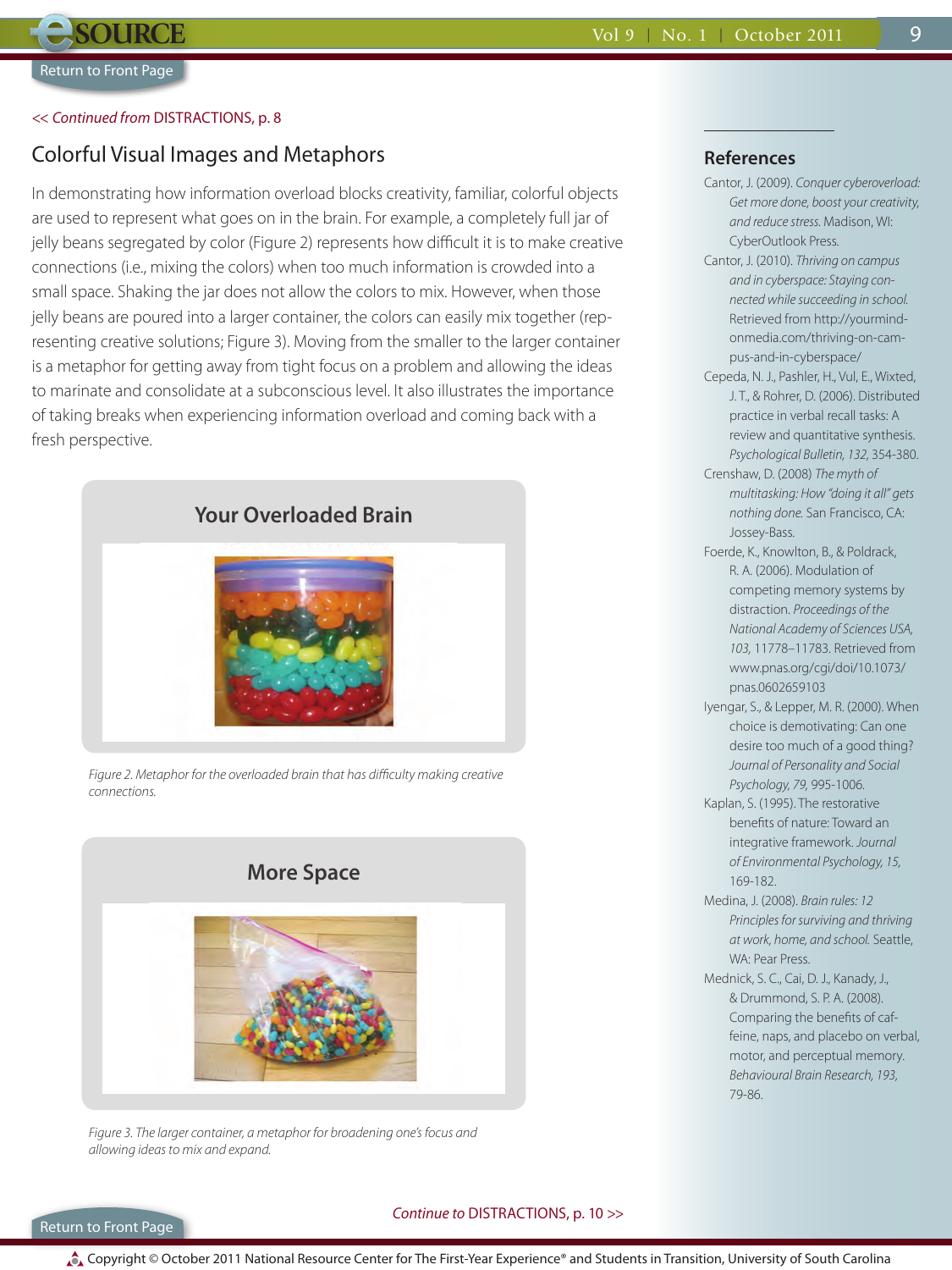## <span id="page-9-0"></span><< *Continued from* [DISTRACTIONS, p. 9](#page-8-0)

## Promotion of Brain-Enhancing Breaks

Students are encouraged to take breaks (i.e., exercise, nature, and sleep) for brain enhancement and when their brains get too full of information. These activities also promote health and wellness. Studies are cited demonstrating that it is more effective to take breaks from studying or working than to plow through hour after hour (Cepeda, Pashler, Vul, Wixted, & Rohrer, 2006) and that physical exercise can promote the creation of connections between neurons (Medina, 2008). The work of Kaplan (1995) is also introduced showing that exposure to nature refreshes the brain better than looking at mortar and bricks, as are studies on the effects of sleep on test taking and enhanced creativity (Mednick, Cai, Kanady, & Drummond, 2008; Wagner, Gais, Haider, Verleger, & Born, 2004). By promoting taking breaks, the Thriving on Campus program encourages a balanced lifestyle rather than workaholism; it also emphasizes the importance of stress reduction for both academic success and personal wellbeing (Cantor, 2009). Students are reminded to have fun and interact with friends as ways to reduce stress (Thompson, 2009), while practicing good time management to allow for work periods.

## **Evaluation**

Students who attended these talks filled out an optional evaluation form immediately after the program. Because the program sometimes ended precisely as a class period ended, some students did not have time to participate in the evaluation. A total of 310 students attended the lecture, and 207 completed the evaluation (68%). Beyond asking the students to indicate their class level and gender, the initial form contained only one open-ended prompt: comments about the presentation and the ideas and strategies you learned about today. Due to student feedback, a question asking whether or not the student would recommend the program was later added to the evaluation form. Almost all attendees who received this question (96%, *n* = 192) responded affirmatively. Comments about the exercises, the research findings, and the recommendations were primarily positive (negative comments were rare), and many students also indicated an interest in trying some of the guidelines as illustrated below:

*The information was very applicable and interesting and I can't wait to put it to use. I text a lot and go on Facebook while I'm working; I'm going to try to do that less.*

A few weeks after attending the program, the students in one of the classes ( $n = 93$ ) answered a follow-up question asking whether they had adopted any of the recommended behaviors. Most of these (93%) reported that they had tried at least one of

Ophir, E., Nass, C., & Wagner, A. D. (2009). Cognitive control in media multitaskers. *Proceedings of the National Academy of Sciences USA, 106,* 15583-15587. Retrieved from http://www.pnas.org/cgi/ doi/10.1073/pnas.0903620106

- Stroop, J. R. (1935). Studies of interference in serial verbal reactions. *Journal of Experimental Psychology, 18,* 643-662.
- Thompson, C. (2009, September 13). Is happiness catching? *The New York Times Magazine.* Retrieved from http://www. nytimes.com/2009/09/13/ magazine/13contagion-t. html?ref=magazine Wagner, U., Gais, S., Haider, H., Verleger, R., & Born, J. (2004). Sleep improves
	- insight. *Nature, 427,* 352-355.

## **Contact**

Joanne Cantor cantor@yourmindonmedia.com 10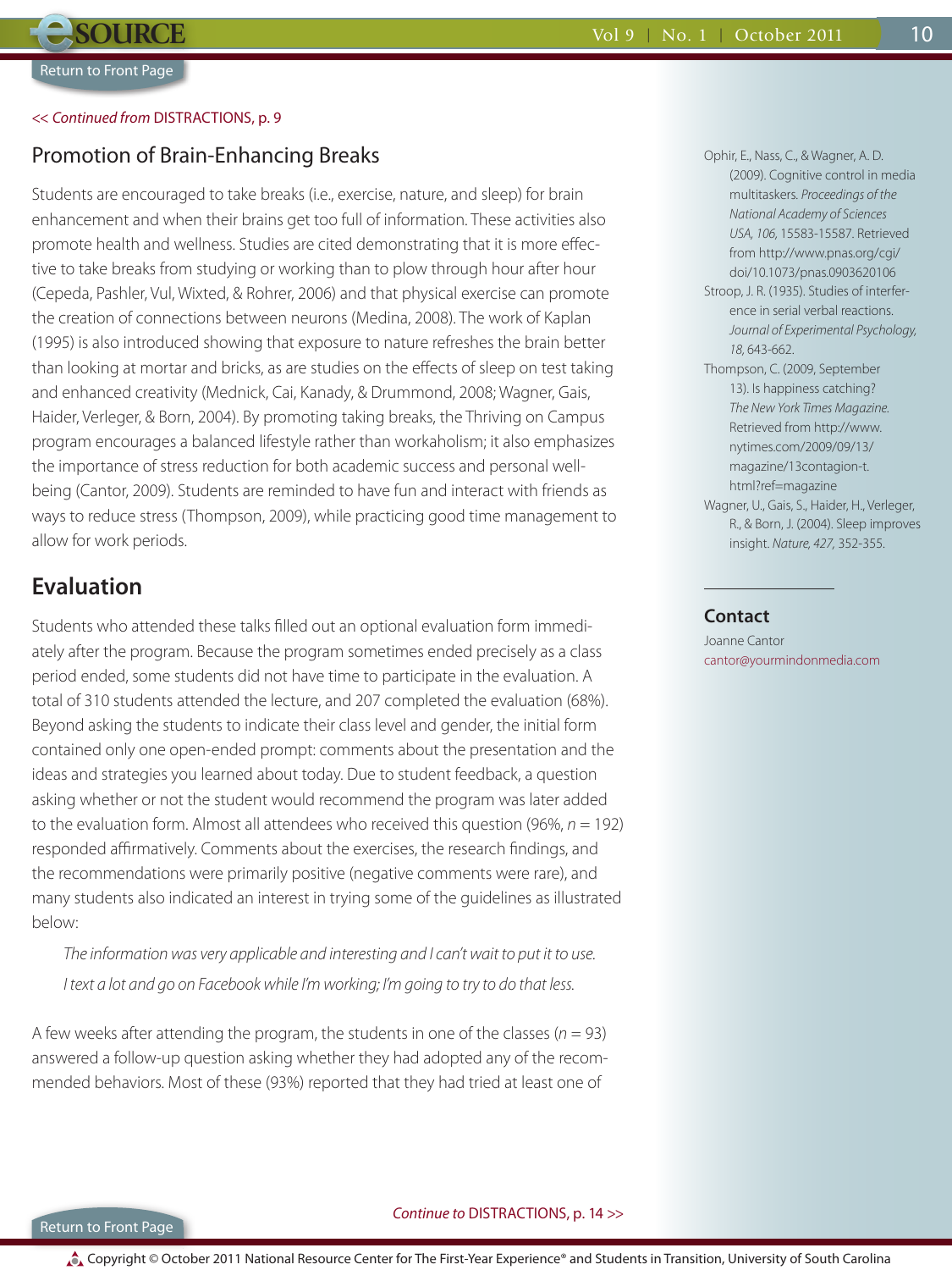## <span id="page-10-0"></span>**Moving the First-Year Seminar Online**



As universities continue to grow, space constraints have fostered an increased interest on the part of both students and administrators in online and hybrid courses (i.e., hybrids vary in format but include a mixture of classroom and online meetings and activities). In addition, students' attraction to new technologies can add

*Photo courtesy of SXC photos.*

to the appeal of hybrid and online offerings. To address these concerns, Kennesaw University has offered hybrid first-year seminars since 2007 and an entirely online section since 2009.

In developing these courses, an effort was made to create an online classroom environment that would be both easy for the instructor to manage and intuitive for the students to navigate and understand. After attempts to create online and hybrid courses that met these criteria produced mixed results, it was decided to survey the students to identify (a) the skills they believe they need to succeed in the online environment and their level of proficiency in these skills, (b) what they consider to be the most important values or concerns regarding their academic careers, and (c) the course content they feel is most important to their academic success.

To gather the data, in fall 2009, students in the hybrid and online sections of the firstyear seminar were asked to self-assess in the three target areas. Four forced-choice instruments were administered: (a) the Rosenberg Self-Esteem Self-Assessment (Rosenberg, 1965), (b) the Personal Report on Communication Apprehension (Mc-Crosky, 1982), and (c) two surveys developed specifically for this research that asked students to rank their values and course content.

The assessment results revealed that, in terms of the skills necessary to succeed in the online environment, students in both the hybrid and online sections believed that time management skills were important; yet 49.5% disagreed or strongly disagreed that they possessed these skills. Students in all sections also identified communication skills as important; however, hybrid students reported a high degree of communication apprehension, which could be attributed to the fact that they were not always fully aware of the format of a hybrid class or that they had registered for a hybrid section. Conversely, online students were fully aware that they were registering for an entirely online course. When asked which values or concerns they considered most important in the context of their academic careers and success, both student groups

### **Deborah Mixson-Brookshire**

Assistant Professor of Management University College Distance Learning Director Department of First-Year Programs

#### **Ruth Goldfine**

Associate Professor of English Department of First-Year Programs Kennesaw State University *Kennesaw, GA*

## [Return to Front Page](#page-0-0)

## *Continue to* [FYS ONLINE, p. 12 >>](#page-11-0)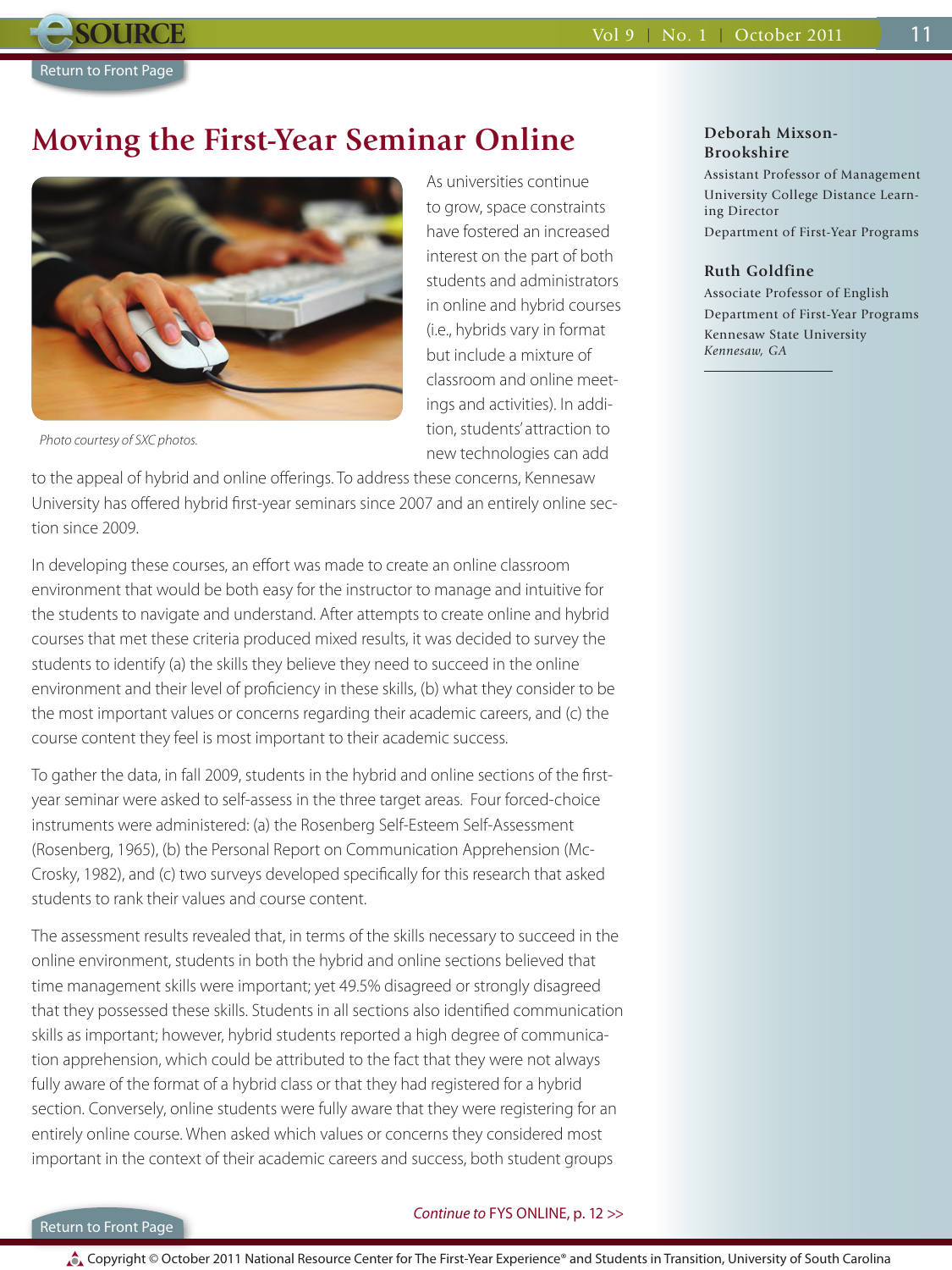12

## **[Return to Front Page](#page-0-0)**

<span id="page-11-0"></span>**SOURCE** 

#### << *Continued from* [FYS ONLINE, p. 11](#page-10-0)

identified the following five as most important, in rank order: (a) family, (b) attending college classes, (c) faith or spirituality, (d) studying for college classes, and (e) planning for my future. The bottom five values or concerns, in rank order, were alcohol and/ or drug abuse, sexual disease, homesickness, utilizing campus resources, and dating. Finally, regarding the course content students found most important, both hybrid and online students cited the following top three factors, in order of importance: (a) clear instructions provided by professor, (b) student self-motivation, and (c) time management skills. The least important components, as identified by the students, were required online live class meetings, weekly course plan presented by professor, and reading comprehension.



*Photo courtesy of USC Creative Services.*

The findings from this assessment suggest that students were well aware of the skills they need, even as they recognized and professed their inadequacy in these areas. Therefore, if these students are to be successful in hybrid and online classes, they will need to develop these skills, and faculty and staff can help them to do so

by providing some of the content and guidance they have asked for. At Kennesaw, in addition to now ensuring that hybrid courses are clearly distinguished and explained in the registration process, the following strategies have been implemented to improve the hybrid and online courses and to meet the student needs identified in the assessment. All instructors are encouraged to consider these strategies as they move their courses into the online environment:

- Develop assignments and activities that promote the development of those skills students will need to succeed in their hybrid and online courses, such as
	- » Practice quizzes and exams to ensure students understand online instructions and gain experience in the use of the technology before taking graded quizzes and exams
	- » Online collaborative exercises and group projects to promote individual and group time-management skills as students coordinate efforts with teammates and meet personal obligations to the group
	- » Online introduction assignments and discussion boards to foster peer and faculty connections in the online environment
	- » Technology instruction in the classroom or computer lab (for hybrid courses) to ensure students are skilled in the types of technology required for completion of the course assignments and activities

**"**...students were well aware of the skills they need, even as they recognized and professed their inadequacy in these areas. **"**

## [Return to Front Page](#page-0-0)

## *Continue to* [FYS ONLINE, p. 13 >>](#page-12-0)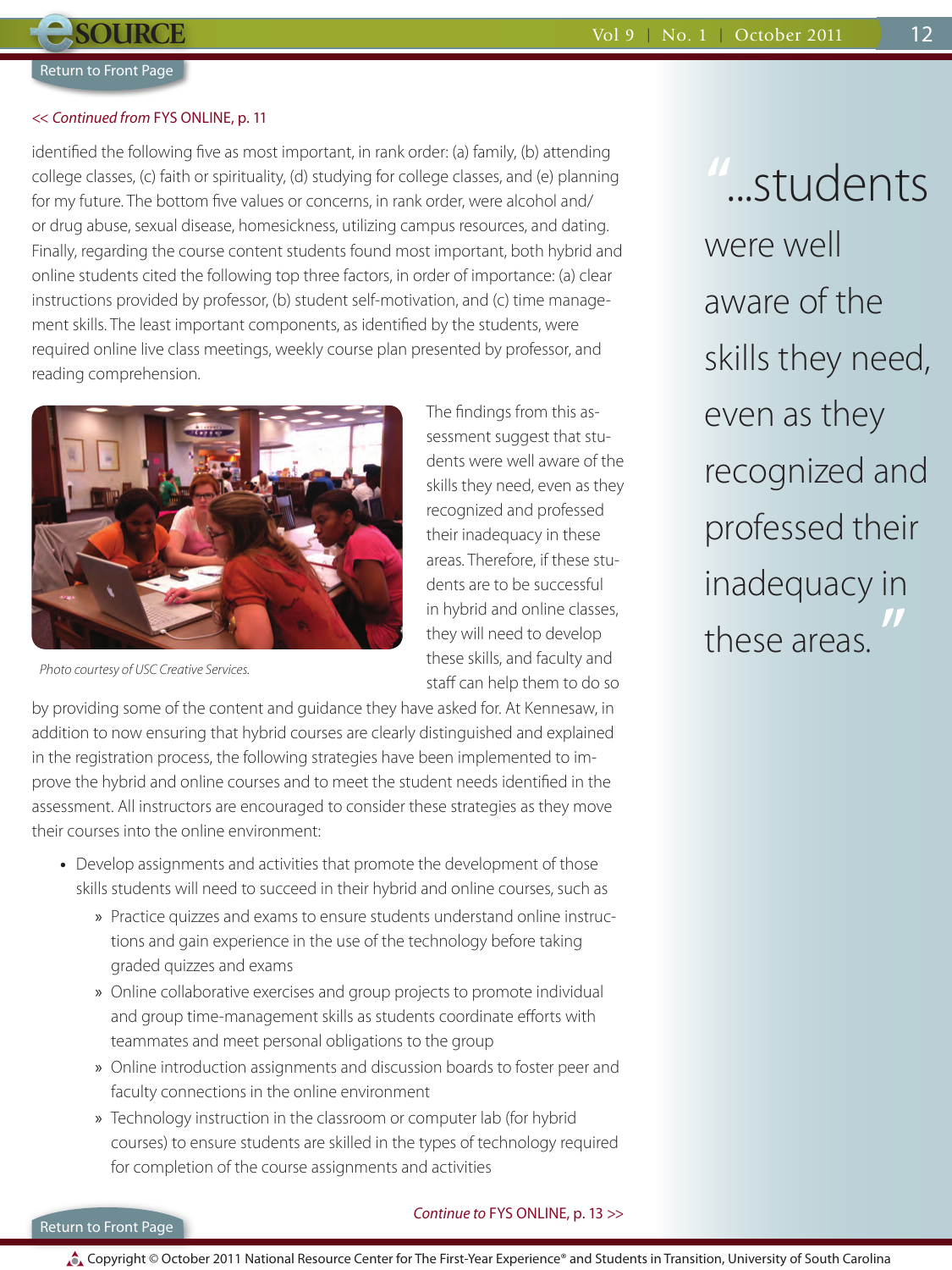## <span id="page-12-0"></span><< *Continued from* [FYS ONLINE, p. 12](#page-11-0)

- » Self-assessments to help students gauge their ability for success as online learners, such as the free Online Course Readiness Assessment (University of Oklahoma, n.d.)
- » Utilization of the learning management system (e.g., Blackboard, Moodle, Vista) to its fullest extent (e.g., selective release, folders, learning modules, discussion boards, chat rooms, virtual office)
- Start slow (e.g., offer two or three days of online class meetings or activities during a semester of a traditional face-to-face section of the course in order to develop skills and comfort level in the online environment)
- Develop clear and detailed instructions for all assignments, activities and tests; establish communication guidelines; and offer directions for successful group conduct

Given college students' love of and immersion in technology, as is evidenced by the popularity of Facebook, texting, Twitter, and the like, it seems inevitable that hybrid and online courses will continue to be part of college course offerings. Consequently, those instructors who wish to promote student success in the online environment would be well advised to understand both the needs of their students and the best ways to present their course material. Finally, institutions looking to maximize physical space while attracting more of today's technologically savvy students will need to embrace the online learning environment; provide the necessary training for faculty; and expand their online course offerings, programs, and degrees.  $\bullet$ 

## **Newly Released Publications!**



## The First-Year Seminar Series

## **Volume I: Designing and Administering the Course**

*Jennifer R. Keup and Joni Webb Petschauer* ISBN 978-1-889-27175-0. \$25.00



## **Crafting and Conducting Research on Student Transitions**

*Jean M. Henscheid and Jennifer R. Keup* ISBN 978-1-889271-78-1. \$20.00

To order visit www.sc.edu/fye/pubs

## **Contact**

Deborah Mixson-Brookshire dmixson@kennesaw.edu

13

Ruth Goldfine rgoldfin@kennesaw.edu

## **References**

McCroskey, J.C. (1982). *An introduction to rhetorical communication*  (4th ed). Englewood Cliffs, NJ: Prentice-Hall. Rosenberg, M. (1965). *Society and the* 

- *adolescent self-image.* Princeton, NJ: Princeton University Press.
- University of Oklahoma. (n.d.). *Online Course Readiness Assessment.*  Retrieved from https://casweb. ou.edu/olr/public/students/readiness.htm

## **Related Articles in** *E-Source*

Costa, K. (2008). Teaching the first-year seminar online: Lessons learned. *5*[\(6\), 7.](http://u101tech.sa.sc.edu/NRC/esource/web/pdf/ES_5-6_Jul08.pdf) Watkins, R., & Corry, M. (2004). E-

learning: It's not just for distance education students any more. *1*[\(6\), 5.](http://u101tech.sa.sc.edu/NRC/esource/web/pdf/ES_1-6_Jun04.pdf)

[Return to Front Page](#page-0-0)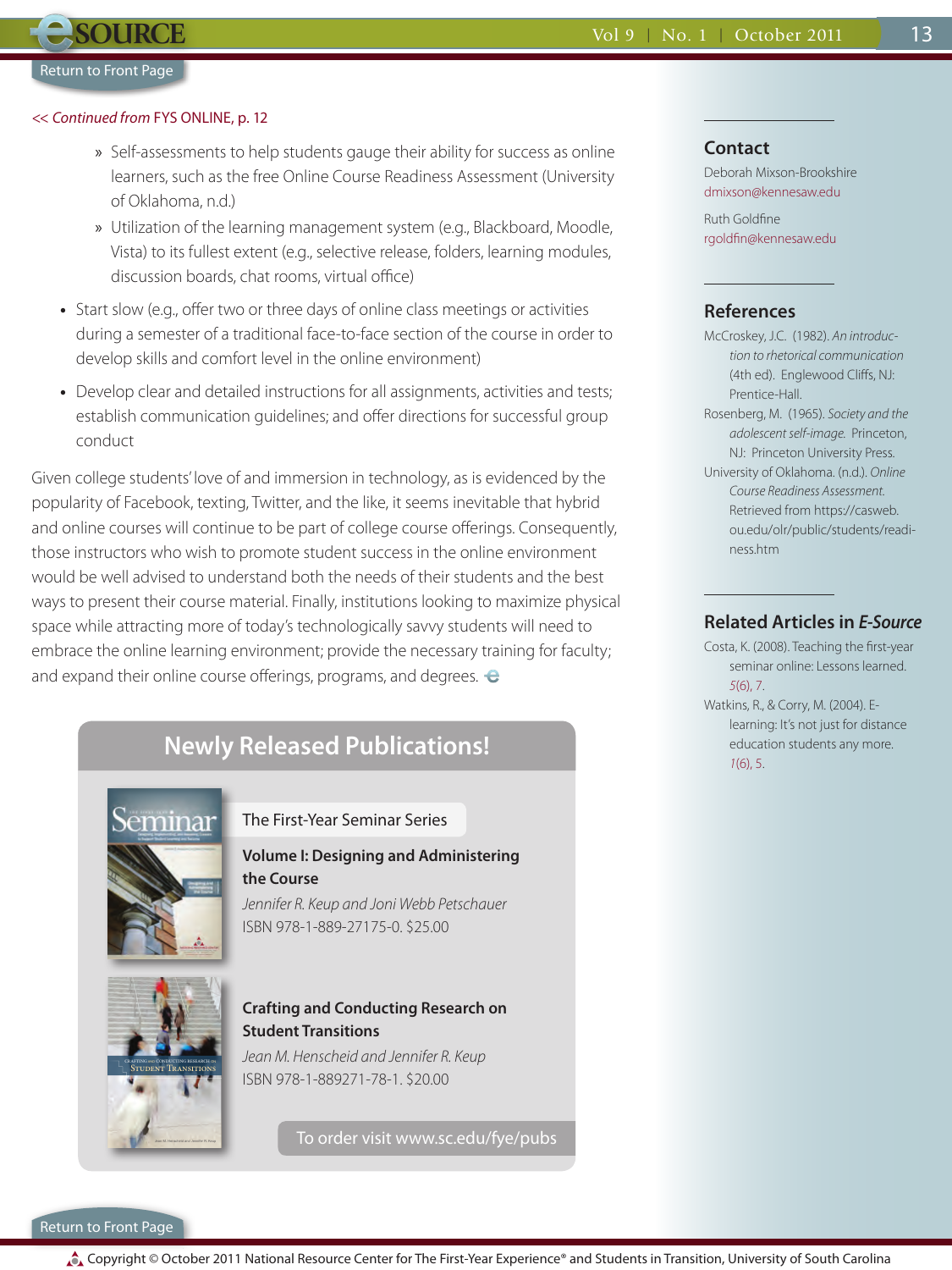## <span id="page-13-0"></span><< *Continued from* [FOSTERING, p.](#page-5-0) 6

working with the SBCT team to create a spring break experience for its students and alumni in Washington D.C. as early as spring 2012. The SBCT planning team hopes to expand the concept beyond MSU by encouraging other universities across the nation to explore alternative options for experiential education. A highly individualized logistical blueprint of the SBCT concept can be created for any institution or department to support its student populations' needs and expectations. Whether the travel is local, regional, or national, giving first- and second-year students a hands-on opportunity to explore career options is the best way to foster students' experiential learning.  $\theta$ 

#### << *Continued from* [DISTRACTIONS, p. 10](#page-9-0)

the suggestions. Of those who tried at least one, 73% reported a positive effect. Typical comments included:

*I have started to multitask less while in lectures, and this has really helped me to understand lecture material much better the first time around.*

*When I study and do homework, I have started to turn my phone off and not allow myself to go on Facebook. It is EXTREMELY difficult! BUT, it has had an amazing effect on my work already. I get things done much faster and I understand the material much better.*

*In my study habits, instead of trying to cram for large amounts of time, I now go for a few hours and break. I find it very helpful in keeping me more sharp and focused for when I try to gain more information. It has definitely been a positive result when studying.*

## **Transferability**

The information conveyed in this program is straightforward and research-based, and the techniques and exercises are easily adaptable to any college program that wants to promote both academic success and emotional health. Although students at all levels have responded positively, the program seems particularly well suited to first-year students because they are in the process of establishing new study habits and are usually without parental supervision for the first time in their lives. The elements can be included in an orientation lecture or in first-year seminars, or they can be included in individual counseling sessions. The message can be useful at any time of the semester or year. More specific details of the program can be found at www. yourmindonmedia.com/thriving-on-campus-and-in-cyberspace.

## *E-Source* **Submission Guidelines**

For complete guidelines and issue [dates, see www.nrc.fye.sc.edu/esource/](http://u101tech.sa.sc.edu/NRC/esource_new/submission.php) submission.

14

**Audience**: *E-Source* readers include academic and student affairs administrators and faculty from a variety of fields interested in student transitions. All types of institutions are represented in the readership.

**Style**: Articles, tables, figures, and references should adhere to APA (American Psychological Association) style. *E-Source* does not publish endorsements of products for sale.

**Format**: Submissions should be sent via e-mail as a Microsoft Word attachment.

**Length**: Original feature-length articles should be 750-1,200 words. Annotations of new resources should be no more than 500 words. The editor reserves the right to edit submissions for length. Photographs are welcome.

### **Please address all questions and submissions to**:

Toni Vakos, Editor National Resource Center for The First-Year Experience & Students in **Transition** University of South Carolina 1728 College Street Columbia, SC 29208 E-mail: vakost@mailbox.sc.edu Phone: (803) 777-1924 Fax: (803) 777-9358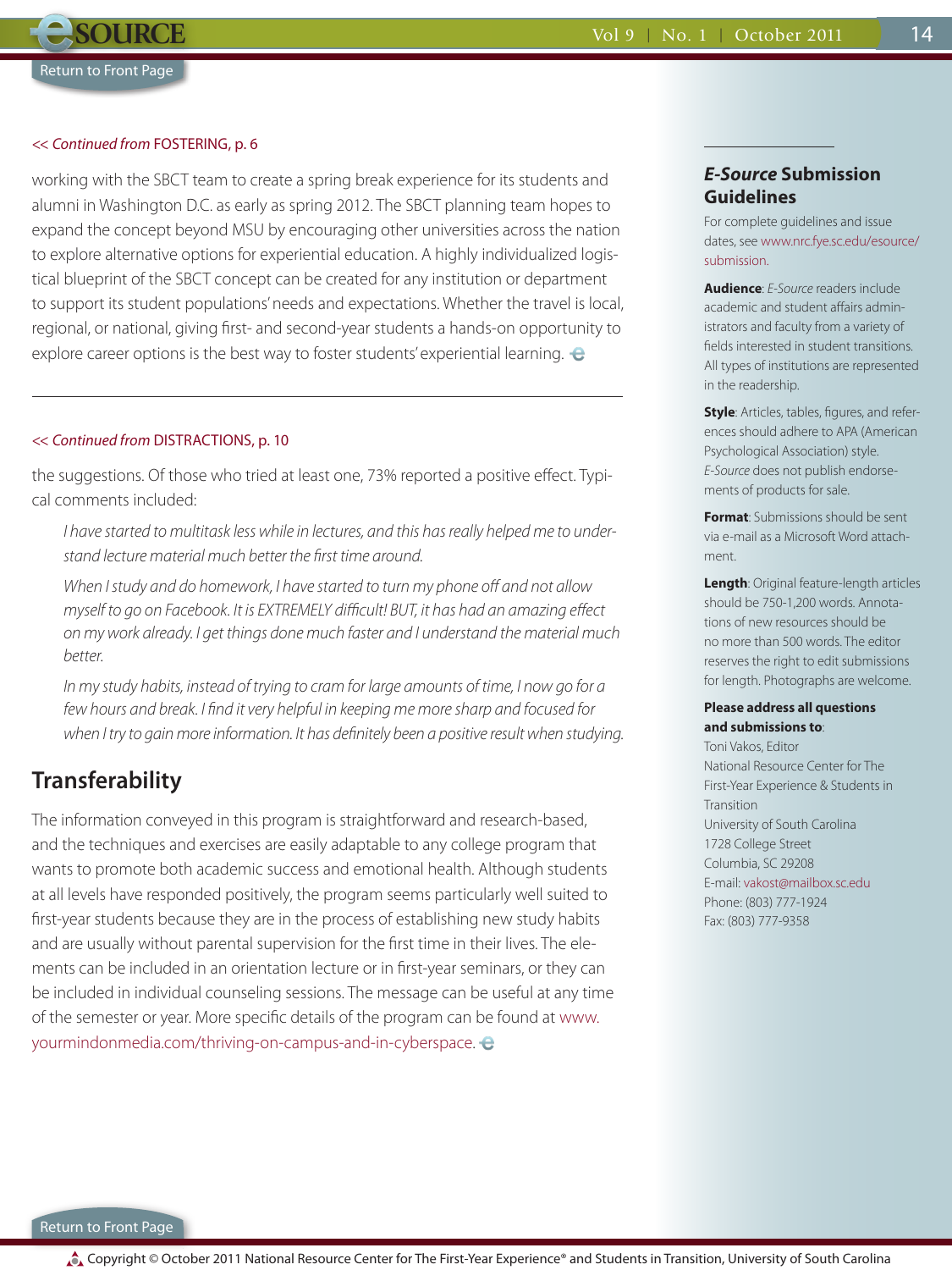## <span id="page-14-0"></span>**Using Peer-Reviewed Research to Teach Academic Study Skills in First-Year Seminars**

In first-year seminars and student success courses, credibility can be an issue for students and faculty alike. Students often enter the seminar believing that they have already learned how to study effectively and, therefore, may not place much value on the class (Rhodes & Carifio, 1999). From the faculty perspective, instructors teaching seminars can find themselves defending academic credibility despite the fact that first-year seminars have been in existence for decades (Hunter & Murray, 2007) and that much research supports their value in improving student success (Boudreau

> & Kromrey, 1994; Griffin & Romm, 2008; Howard & Jones, 2000). Further, the need for explicit instruction in learning and study strategies is clear given the research indicating that first-year and upper-level students are not demonstrating skills commensurate with college-level expectations (Lynch, 2007; Rachal, Diagle, & Rachal, 2007). Incorporating peer-reviewed research studies as a tool for teaching academic skill strategies in first-year seminars can be an effective pedagogy for addressing a range of issues, including improving course credibility, preparing students to use research studies throughout their college careers, and providing shared content that can be used as a foundation from which to apply the study



*Photo courtesy of SXC photos.*

## **How to Use Research Studies**

While using peer-reviewed research studies on a wide range of topics would be appropriate, focusing on literature related to student success strategies allows faculty members to teach students both content and process simultaneously. Instructors set up learning scenarios where students can practice college-level skills (e.g., reading, note taking, critical thinking, writing, research techniques) with shared content that is directly relevant to the course. With this teaching tool, students are introduced to brief research studies on student success strategies, such as test taking, studying approaches, or the importance of getting involved in campus activities. Students gain access to research-based information, which adds to the credibility of the course and reinforces the fact that the skill sets they are learning are higher level compared to high school and evidence based rather than simply the opinion of the instructor. Key elements in incorporating this strategy in the seminar curriculum include (a) a communicated high expectation that students can complete this level of coursework even in their

strategies being learned.

## **Christine Harrington**

Professor, History and Social Science Department Middlesex County College *Edison, NJ*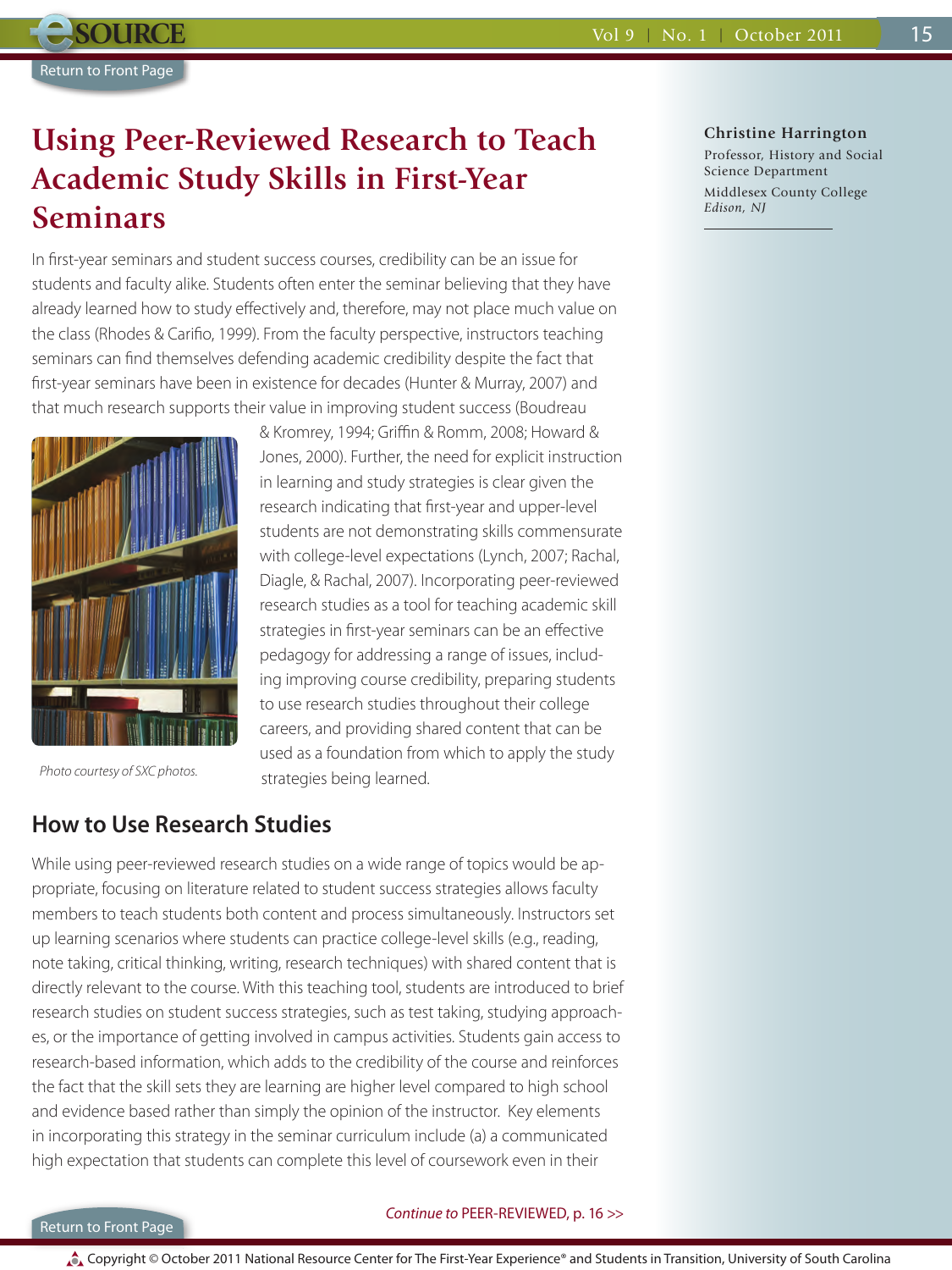<span id="page-15-0"></span>**SOURCE** 

#### << *Continued from* [FYS ONLINE, p. 15](#page-14-0)

first semester of college; (b) selection of brief, relevant, and easy to understand studies; (c) frequent and comprehensive support; and (d) progressively more challenging individual and/or group assignments related to the research.

## Expectation

High expectations can lead to higher levels of performance (Román, Cuestas, & Fenollar, 2008; Rosenthal & Jacobson, 1968). Findings from a large-scale research study conducted by Reason, Terenzini, and Domingo (2006) indicated that "students' sense of support, levels of cognitive and academic engagement, and perceptions of institutional challenge were directly related to their students' reported gains in academic competence" (p.169). In addition, researchers have found that confidence and self-efficacy are important contributors to high academic performance (Majer, 2009; Ramos-Sánchez & Nichols, 2007). When students believe in their ability to use scholarly sources, they are more likely to use these sources in their future coursework.

## Study Selection

 Williamson (2008) found that even students who graduated with high reading skills experienced a drop in terms of comprehension when reading college-level material. Using instructor-selected articles that progress in complexity can help students build higher level reading skills while increasing their self-confidence in understanding research material. This is consistent with Vygotsky's sociocultural model that speaks to the importance of creating tasks that are within a student's zone of proximal development and then providing the appropriate scaffolding or support to help them meet with success (Myers, 2011). In addition to providing the class with a shared learning experience, using a preselected article can maximize grading time since faculty will be familiar with the study and its key components.

## Support

Students are not always explicitly taught the skills needed to read, think about, and use information from peer-reviewed research, yet they are expected to incorporate information from these sources into college papers. Faculty should provide extensive modeling, support, and detailed instructions on how to read and think critically about research studies to help students succeed on assignments. For example, the purpose of the different sections of a study (e.g., abstract, introduction, methods, findings) can be explained in class. The focus can be fairly broad and simple in nature given the seminar is not a research methods course. Using an actual study, the instructor can show students where to find the research question and demonstrate how it is easier to read the abstract, introduction, and discussion before moving into the method and results sections. Supportive materials and instructions can also be posted online so students can review these resources throughout the semester as needed. For

## **Contact**

Christine Harrington charrington@middlesexcc.edu 16

## **References**

- Boudreau, C. A., & Kromrey, J. D., (1994). A longitudinal study of the retention and academic performance of participants in freshman orientation course. *Journal of College Student Development , 35*, 444-449. Retrieved from the PSYCHINFO database.
- Griffin, A. M., & Romm, J. (Eds.). (2008). *Exploring the evidence, vol. IV: Reporting research on first-year seminars.* Columbia, SC: University of South Carolina, National Resource Center for The First-Year Experience and Students in Transition. Retrieved from http://www. sc.edu/fye/resources/fyr/
- Howard, H. E., & Jones, W. P. (2000). Effectiveness of a freshmen seminar in an urban university: Measurement of selected indicators. *College Student Journal, 34*, 509–515.
- Hunter, M., & Murray, K. A. (2007). New frontiers for student affairs professionals: Teaching and the first-year experience. *New Directions for Student Services, 117*, 25-34.
- Lynch, D. (2007). I've studied so hard for this course, but don't get it! Differences between student and faculty perceptions. *College Student Journal, 41*(1), 22-24.
- Majer, J. M. (2009). Self-efficacy and academic success among ethnically diverse first-generation community college students. *Journal of Diversity in Higher Education, 2*(4), 243-250. doi:10.1037/a0017852
- Myers, D. G. (2011). *Exploring psychology* (8th ed.). New York, NY: Worth.
- Rachal, K., Daigle, S., & Rachal, W. S. (2007). Learning problems reported by college students: Are they using learning strategies? *Journal of Instructional Psychology, 34*(4), 191-199.

## [Return to Front Page](#page-0-0)

## *Continue to* [PEER-REVIEWED, p. 17 >>](#page-16-0)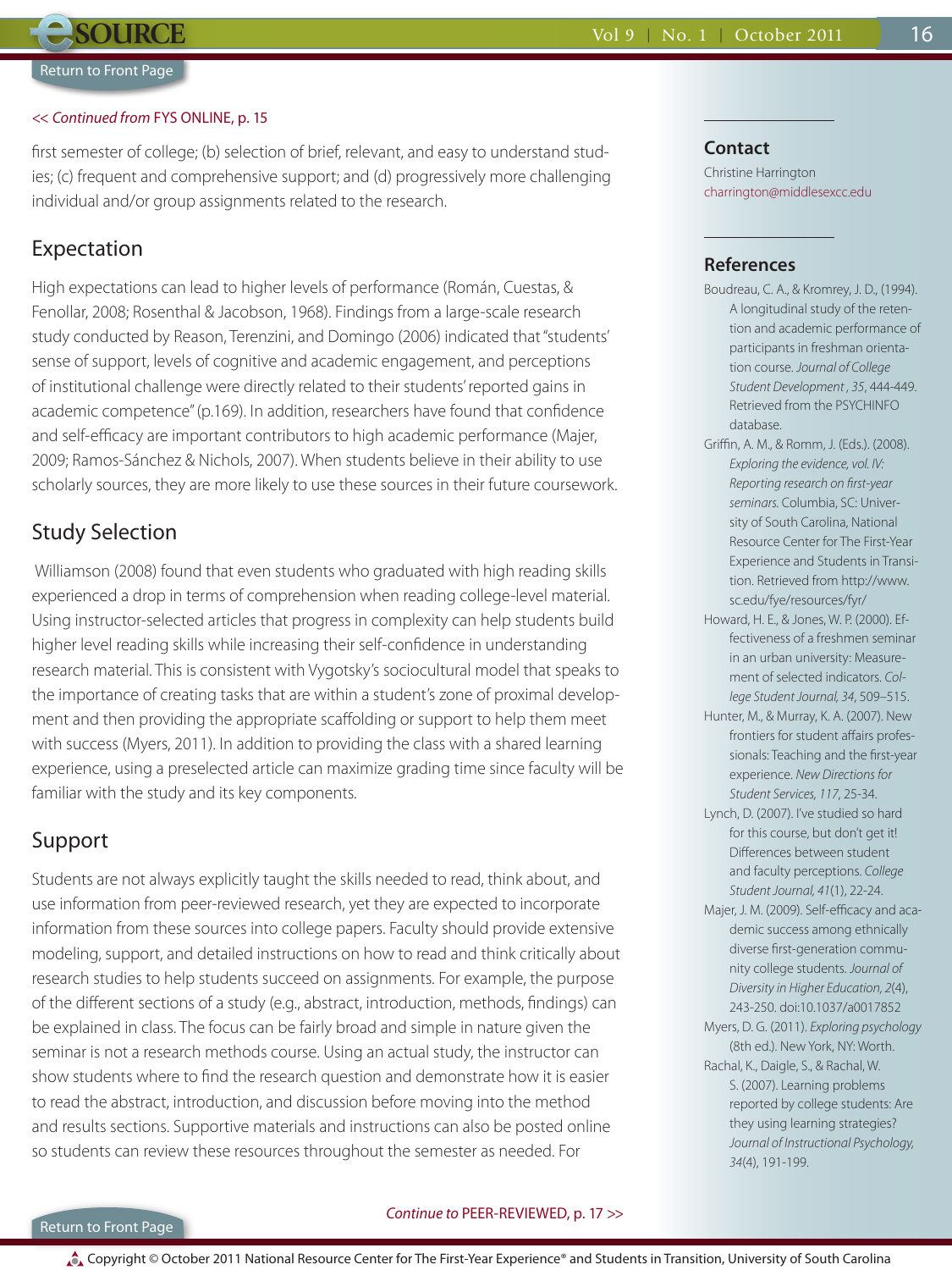### <span id="page-16-0"></span><< *Continued from* [FYS ONLINE, p. 16](#page-15-0)

instance, faculty could narrate comments on a PDF-formatted version of the article using software such as Adobe Pro or create screencast videos or narrated PowerPoint presentations that describe the elements of a research study. Constructive feedback on assigned tasks and classroom discussions can further reinforce the development these new skills.

## Assignments

In order to practice the acquisition of newly learned academic success strategies, faculty should assign individual or groups tasks related to the article. For example, students could be asked to take notes on the article, write summaries on different sections or the entire study, or create a visual aid that captures the research question and findings. As students become more skilled with using the research studies, instructors should introduce more challenging tasks, such as having students search the library databases for research on different student success topics and complete oral or written assignments.

## **Summary**

The ultimate benefit of using peer-reviewed research studies to teach student success strategies is to build skills and confidence that translate into improved academic performance throughout college. The first-year seminar provides a perfect opportunity to address these skills, bridging content and process.

## **Sample list of research articles on student success topics**

## **Study Strategies**

Dickinson, D. J., & O'Connell, D. Q. (1990). Effect of quality and quantity of study on student grades. *Journal of Educational Research, 83*(4), 227-231.

## **Cell Phones and Academic Performance**

End, C. M., Worthman, S., Mathews, M. B., & Wetterau, K. (2010). Costly cell phones: The impact of cell phone rings on academic performance. *Teaching of Psychology, 37*(1), 55-57. doi: 10.1080/00986280903425912

## **Study Strategies and Role of Distracters**

Gurung, R. A. R. (2005). How do students really study (and does it matter?). *Teaching of Psychology, 32*(4), 239-241.

#### **Student Versus Faculty Perception of Study Strategies**

Lynch, D. (2007). I've studied so hard for this course, but don't get it! Differences between student and faculty perceptions. *College Student Journal, 41*(1), 22-24.

#### **Reading Techniques**

McDaniel, M., Howard, D., & Einstein, G. (2009). The read-recite-review study strategy: Effective and portable. *Psychological Science, 20*(4), 516-522. doi:10.1111/j.1467- 9280.2009.02325.x

Ramos-Sánchez, L., & Nichols, L. (2007). Self-efficacy of first-generation and non-first generation college students: The relationship with academic performance and college adjustment. *Journal of College Counseling, 10*(1), 6-18.

17

- Reason, R., Terenzini, P., & Domingo, R. (2006). First things first: Developing academic competence in the first year of college. *Research in Higher Education, 47*(2), 149-175. doi:10.1007/s11162-005-8884-4
- Rhodes, L., & Carifio, J. (1999). Community college students' opinions regarding the value of the their freshman seminar experience. *Community College Journal of Research & Practice, 23*(5), 511-523. doi:10.1080/106689299264701
- Román, S., Cuestas, P., & Fenollar, P. (2008). An examination of the interrelationships between self-esteem, others' expectations, family support, learning approaches and academic achievement. *Studies in Higher Education, 33*(2), 127-138. doi:10.1080/03075070801915882.
- Rosenthal, R., & Jacobson, L. (1968). *Pygmalion in the classroom.* New York, NY: Holt, Rinehart & Winston.
- Williamson, G. L. (2008). A text readability continuum for postsecondary readiness. *Journal of Advanced Academics, 19*(4), 602-632.

## **Related Articles in** *E-Source*

- Castro, S. M. (2009). Engaging first-year students in critical thinking and scholarly inquiry. *7*[\(1\), 6.](http://u101tech.sa.sc.edu/NRC/esource/web/pdf/ES_7-1_Sep09.pdf)
- Gannon, K., & Getty, A. (2006). Pooling our resources: Developing student research strategies in a learning community. *4*[\(1\), 6.](http://u101tech.sa.sc.edu/NRC/esource/web/pdf/ES_4-1_Sep07.pdf)
- Stallings, H. (2007). Using cognitive development and critical thinking in teaching first-year seminars. *4*[\(3\), 9.](http://u101tech.sa.sc.edu/NRC/esource/web/pdf/ES_4-3_Jan07.pdf)
- Ward, V. E. (2007). Why aren't they using Griffith Park? Involving first-year students in field-based research. *4*[\(6\), 13.](http://u101tech.sa.sc.edu/NRC/esource/web/pdf/ES_4-6_Jul07.pdf)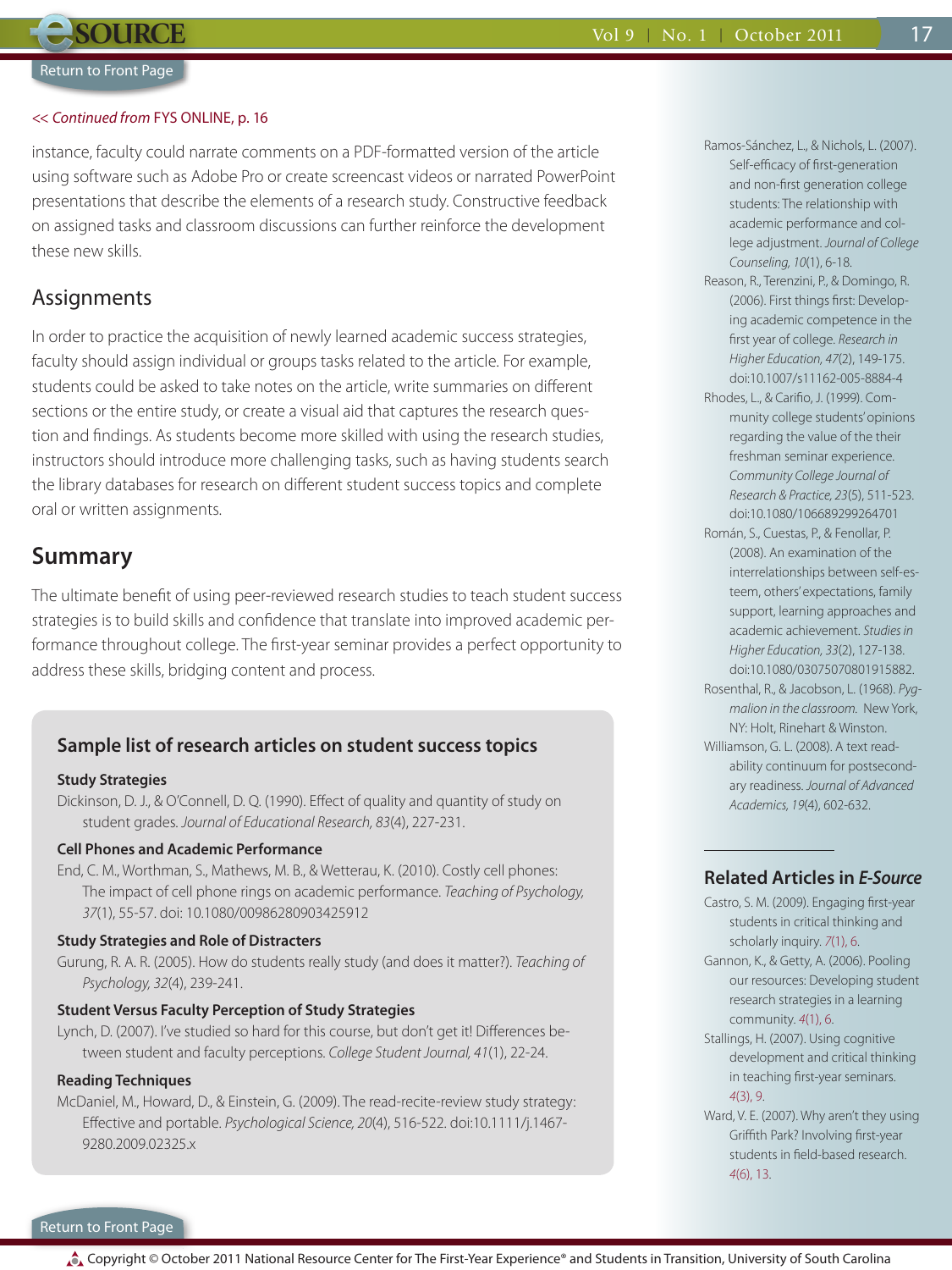# <span id="page-17-0"></span>*Research Spotlight:*

## **Emerging Evidence From the 2009 National Survey of First-Year Seminars**

The first-year seminar is traditionally defined as a "course intended to enhance the academic and/or social integration of first-year students by introducing them (a) to a variety of specific topics, which vary by seminar type; (b) to essential skills for college success; and (c) to selected processes, the most common of which is the creation of a peer support group" (Barefoot, 1992, p. 49). In their encyclopedic meta-analysis on college impact, Pascarella and Terenzini (2005) suggest that first-year seminar participation has "statistically significant and substantial, positive effects on a student's successful transition to college and the likelihood of persistence into the second year as well as on academic performance while in college" (p. 403). Participation in first-year seminars has also been positively linked to involvement in campus activities (e.g., Starke, Harth, & Sirianni, 2001), student engagement (Kuh, 2005), interaction with faculty (e.g., Keup & Barefoot, 2005), and inquiry learning (Padgett & Keup, 2010).

Despite the voluminous literature base on the impact of first-year seminars on students' experience, development, and persistence, limitations still exist within the literature. A significant limitation is the overreliance on single-institution studies, which ultimately reduces the generalizability of findings across various institution types. Moreover, prior research examining the effects of first-year seminars primarily uses student-level data. These data only measure students' level of involvement in first-year seminars and provide no contextual description of the first-year seminar, including seminar type, instruction, and course content. An examination of first-year seminars using a large, national institutional-level dataset would provide practitioners with a conceptualization of the impact of the first-year seminar across a multitude of institutional characteristics (e.g., type, control, size).

The 2009 National Survey of First-Year Seminars, conducted tri-annually by the National Resource Center for The First-Year Experience and Students in Transition, collects data on the organization, content, pedagogy, and administration of first-year seminars across American colleges and universities. Most recently administered in fall 2009, an invitation to participate in the survey was sent to 3,225 institutions. After a six-week survey administration cycle, 1,019 usable responses were received (i.e., a 32% response rate).

Of these participating institutions, 890 (87.3%) offered a first-year seminar. Further, 41.1% reported the primary first-year seminar type on their campus was an extended orientation seminar, followed by academic seminar with uniform content (16.1%), academic seminar on various topics (15.4%), hybrid (15.3%), basic study skill seminar

#### **Ryan D. Padgett**

Assistant Director of Research, Grants, and Assessment

National Resource Center for The First-Year Experience and Students in Transition

University of South Carolina *Columbia, SC*

## **Contact**

Ryan D. Padgett RPadgett@mailbox.sc.edu

## **References**

- Barefoot, B. O. (1992). *Helping first-year college students climb the academic ladder: Report of a national survey of freshman seminar programming in American higher education.* Unpublished doctoral dissertation. College of William and Mary. Williambsburg, VA.
- Keup, J. R., & Barefoot, B. O. (2005). Learning how to be a successful student: Exploring the impact of first-year seminars on student outcomes. *Journal of The First-Year Experience & Students in Transition, 17*(1), 11-47.
- Kuh, G. (2005). Student engagement in the first year of college. In M. L. Upcraft, J. N. Gardner, & B. O. Barefoot (Eds.), *Challenging and supporting the first-year student: A handbook for improving the first year of college* (pp. 86-107). San Francisco, CA: Jossey-Bass.
- Padgett, R. D., & Keup, J. R. (2010, November). *The impact of first-year seminars on college students' need for cognition.* Paper presented at the 35th Annual Meeting of the Association for the Study of Higher Education, Indianapolis, IN.
- Padgett, R. D., & Keup, J. R. (2011). *2009 National Survey of First-Year Seminars: Ongoing efforts to support student in transition. (Research Report on College Transitions, No. 2).* Columbia, SC: University of South Carolina, National Resource Center for The First-Year Experience & Students in Transition.

## [Return to Front Page](#page-0-0)

## *Continue to* [SPOTLIGHT, p. 18 >>](#page-18-0)